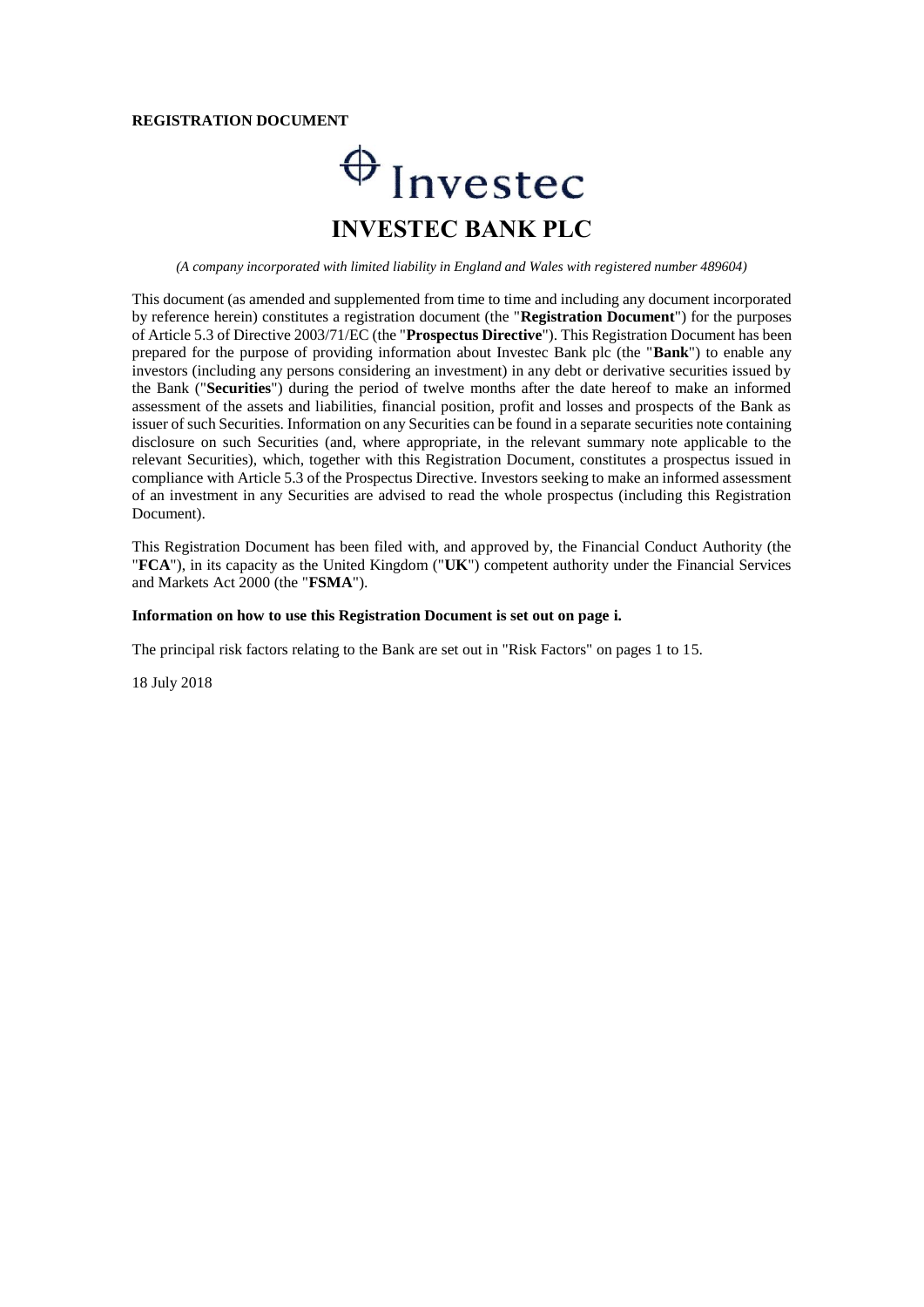## **HOW TO USE THIS REGISTRATION TO DOCUMENT**

*All references in this section of this Registration Document to "Bank" and "Issuer" refer to Investec Bank plc, all references to "Group" refer to Investec Bank plc and its subsidiary undertakings and all references to "Investec Group" refer to Investec plc and Investec Limited.*

This Registration Document provides information about Investec Bank plc (the "**Bank**") and incorporates by reference the annual report (including the auditors' report and audited consolidated annual financial statements) for the financial year ended 31 March 2018 of the Bank, which has previously been published and filed with the FCA (the "**2018 Annual Report** "). The 2018 Annual Report includes the latest publicly available financial information relating to the Bank and its subsidiary undertakings (the "**Group**") and other information in relation to the Group, which is relevant to investors. This Registration Document (including such information incorporated by reference) contains information necessary for investors to make an informed assessment of the Bank. Investors must read this Registration Document together with the 2018 Annual Report. Where further information is provided in the 2018 Annual Report on matters covered by this Registration Document, this is highlighted in this Registration Document.

This Registration Document is split up into a number of sections, each of which is briefly described below.

Important Notices sets out important information about the Bank's responsibility for this Registration Document and provides information about its authorised use.

Risk Factors provides details of the principal risks relating to the Bank that may affect the Bank's ability to fulfil its obligation under its Securities.

Documents Incorporated by Reference provides details of the documents incorporated by reference which form part of this Registration Document and which are publicly available.

Business Description of the Bank provides information about the Bank and the Group, including on its history and development, the legislation under which it operates, its principal activities and markets, its organisational structure, trends affecting the Bank, its credit ratings and its management.

General Information provides additional, general disclosure in relation to the Bank.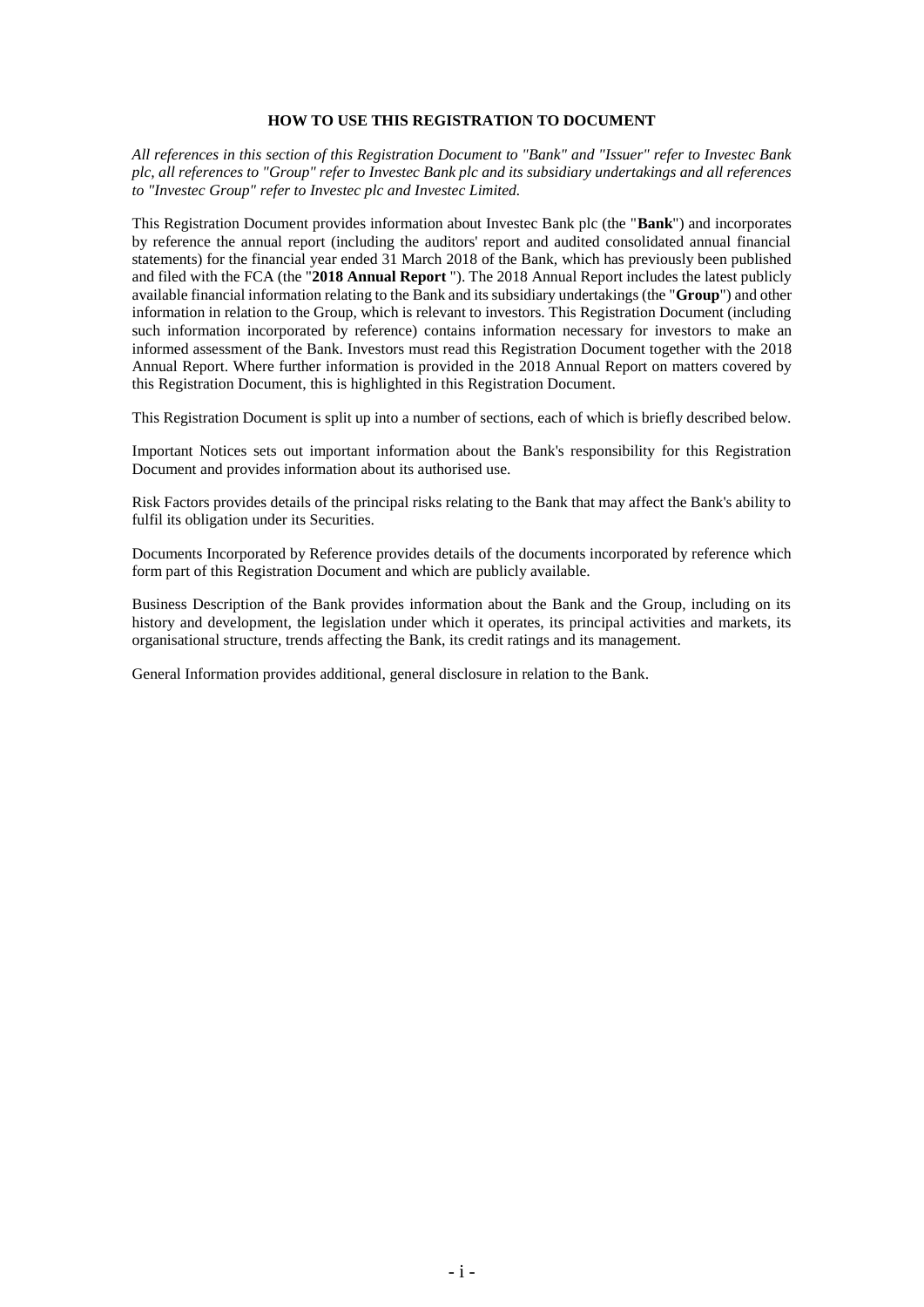## **IMPORTANT NOTICES**

*The Bank accepts responsibility for the information contained in this Registration Document. To the best of the knowledge of the Bank, which has taken all reasonable care to ensure that such is the case, the information contained in this Registration Document is in accordance with the facts and does not omit anything likely to affect the import of such information.*

*This Registration Document is to be read and construed with any amendment or supplement hereto and with all documents incorporated by reference into it.*

*No person has been authorised to give any information or to make any representation not contained in or not consistent with this Registration Document, including any documents incorporated by reference herein, and, if given or made, such information or representation must not be relied upon as having been authorised by the Bank, any trustee or any dealer appointed in relation to any issue of debt or derivative securities by the Bank ("Securities").*

*This Registration Document should not be considered as a recommendation by the Bank, any trustee or any dealer appointed in relation to any issue of Securities that any recipient of this Registration Document including any document incorporated by reference herein, should purchase any Securities. Each investor contemplating purchasing any Securities should make its own independent assessment and appraisal of the financial condition, affairs and creditworthiness, of the Bank. No part of this Registration Document, including any documents incorporated by reference herein, constitutes an offer or invitation by or on behalf of the Bank, any trustee or any dealer appointed in relation to any issue of Securities or any of them to any person to subscribe for or to purchase any of the Securities.*

*Neither the delivery of this Registration Document or any documents incorporated by reference herein or any prospectus or any final terms nor the offering, sale or delivery of any Securities shall, in any circumstances, create any implication that there has been no change in the affairs of the Bank since the date hereof, or that the information contained in the Registration Document is correct at any time subsequent to the date hereof or that any other written information delivered in connection herewith or therewith is correct as of any time subsequent to the date indicated in such document. Any dealer or trustee appointed in relation to any issue of Securities expressly does not undertake to review the financial condition or affairs of the Bank or its subsidiary undertakings during the life of such Securities. Investors should review, inter alia, the most recent financial statements of the Bank when evaluating the Securities or an investment therein.*

*The distribution of this Registration Document, including any document incorporated by reference herein, and the offer or sale of Securities may be restricted by law in certain jurisdictions. Persons into whose possession this Registration Document or any document incorporated by reference herein or any Securities come must inform themselves about, and observe, any such restrictions. For a description of certain restrictions on offers, sales and deliveries of Securities and on the distribution of this Registration Document, including any document incorporated herein by reference, see the applicable description of arrangements relating to subscription and sale of the relevant Securities in the relevant prospectus.*

*In this Registration Document and in relation to any Securities, references to the "relevant dealers" are to whichever of the dealers enters into an agreement for the issue of such Securities as described in the applicable description of arrangements relating to subscription and sale of the relevant Securities in the relevant prospectus, references to the "relevant paying agents" are to whichever payment agents appointed by the Bank in respect of the relevant Securities and references to the "relevant final terms" are to the final terms relating to such Securities.*

*In this Registration Document, unless otherwise specified or the context otherwise requires, references to "sterling", "pounds", "£", "pence" and "p" are to the lawful currency of the UK. In this Registration Document, the term "PRA" shall mean the Prudential Regulation Authority of the UK and the "FCA" shall mean the Financial Conduct Authority.*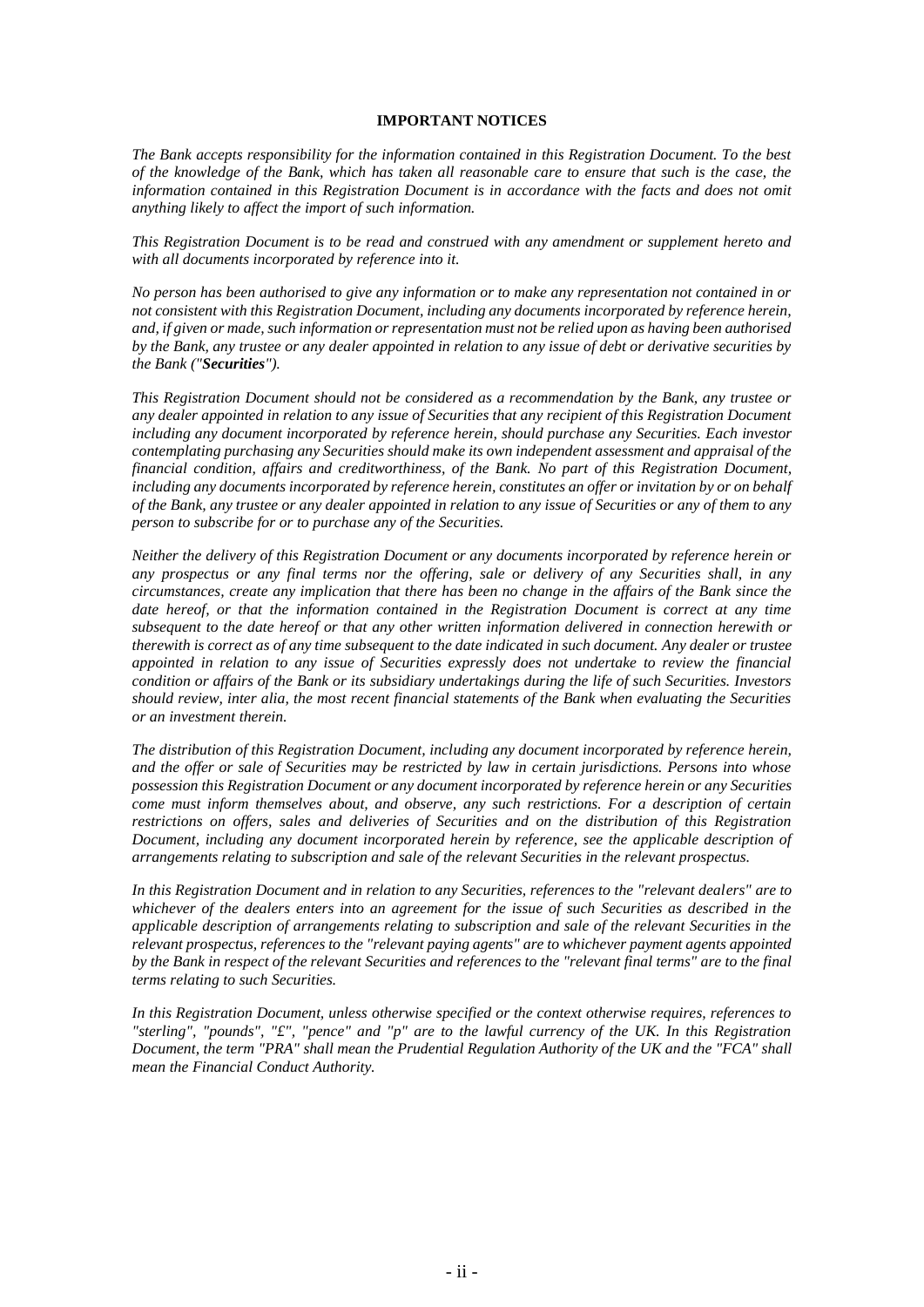# **TABLE OF CONTENTS**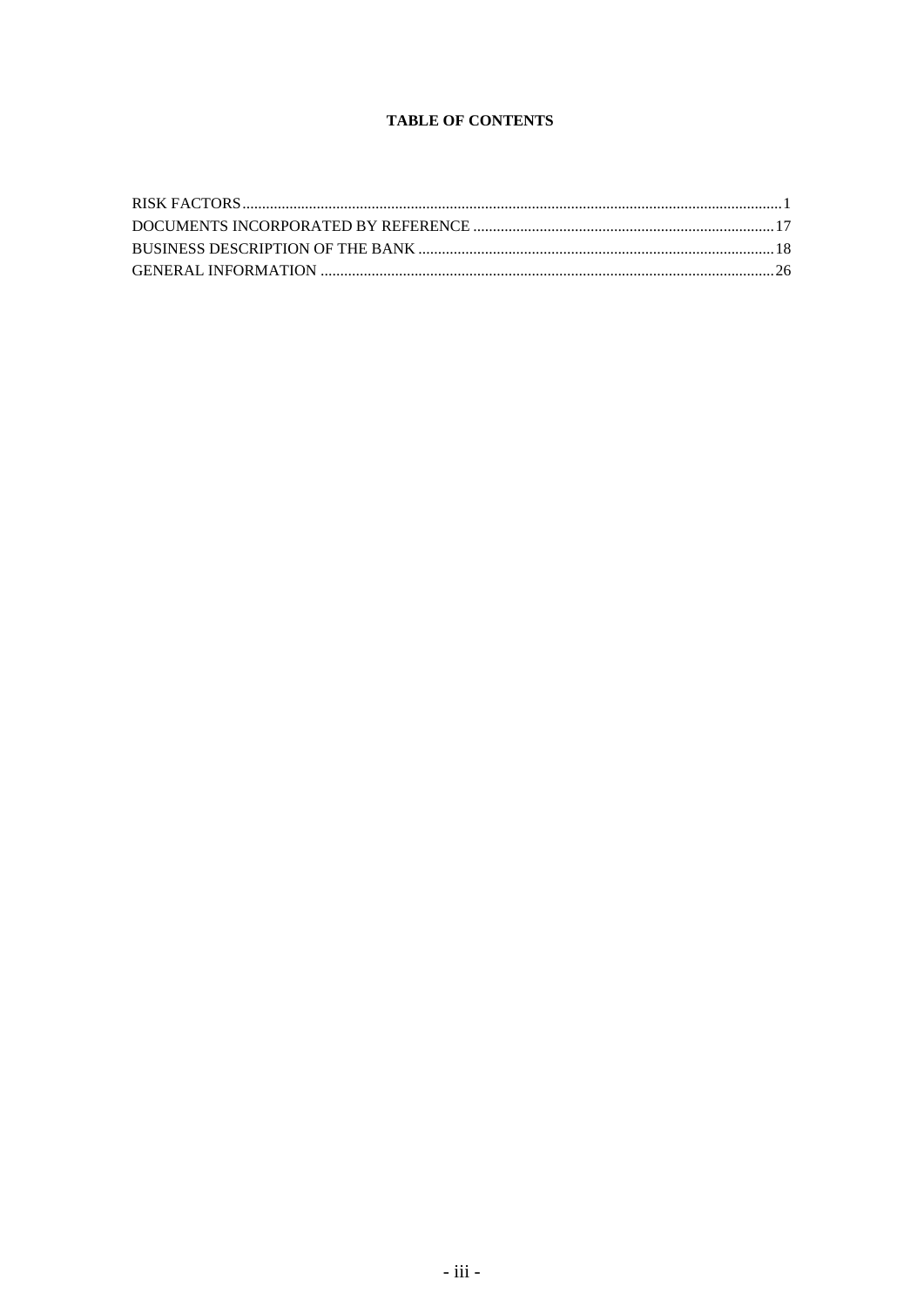#### **RISK FACTORS**

*This section contains risk factors relating to the Bank. All references in this section of this Registration Document to "Bank" and "Issuer" refer to Investec Bank plc, all references to "Group" refer to Investec Bank plc and its subsidiary undertakings and all references to "Investec Group" refer to Investec plc and Investec Limited.*

*Prospective investors in any debt or derivative securities issued by the Bank ("Securities") should read this Registration Document (including all documents incorporated by reference herein) together with any securities note containing information about such Securities (and where appropriate, the relevant summary note), which together constitute a prospectus. Investing in any Securities involves certain risks. Prospective investors should consider carefully the risks set forth below in relation to the Bank and the other information set out in this Registration Document and elsewhere in the prospectus (including in any documents incorporated by reference) and reach their own views prior to making any investment decision with respect to any Securities.*

*This Risk Factors section contains information about the risks involved in an investment in any Securities issued by the Bank, which the Bank considers to be the principal risk factors relating to the Bank that may affect the Bank's ability to fulfil its obligations under the Securities.*

#### **Risks relating to the macro-economic environment in which the Bank operates**

## *Market risks, business and general macro-economic conditions and fluctuations as well as volatility in the global financial markets could adversely affect the Bank's business in many ways.*

The Bank is subject to risks arising from general macro-economic conditions in the countries in which it operates, including in particular the UK, Europe, Asia and Australia, as well as global economic conditions.

During the global financial crisis that started in mid-2008, the UK economy experienced a significant degree of turbulence and periods of recession, adversely affecting, among other things, market interest rates, levels of unemployment, the cost and availability of credit and the liquidity of the financial markets. Whilst economic indicators in the UK had started to improve, the outlook is currently very uncertain given the outcome of the referendum for the UK to leave the European Union. Since a significant portion of the Bank's operating profit is derived from clients based in the UK, it is particularly exposed to the condition of the UK economy, including house prices, interest rates, levels of unemployment and consequential fluctuations in individual clients' disposable income and corporate clients' profits.

In recent years, economic conditions in the other countries in which the Bank operates have been negatively impacted by a number of global macroeconomic trends, including ongoing concerns surrounding the significant sovereign debts and fiscal deficits of several countries in Europe, a weakening of the Chinese economy, the potential exit of member states from the European Monetary Union and a decline in global commodity prices such as crude oil. The effects of these events have been felt in the global economy and by financial institutions in particular, and have placed strains on funding markets at times when many financial institutions had material funding needs. Any further adverse developments in the global economy could have an adverse impact on its business, results of operations, financial condition and prospects.

Within its Wealth & Investment business, the Bank earns fixed fees as a percentage of assets under management, as well as commissions earned for executing transactions for clients. Accordingly, its results of operations are influenced by fluctuations in the market value of assets under management. A large portion of the Bank's total assets under management comprised equity securities. Therefore, its fee and commission income is vulnerable to fluctuations in equity markets since a reduction in the value of equities would contribute to a reduction in the value of assets under management, and therefore a reduction in fee and commission income. Although the majority of the investment mandates for the Bank's clients are based on a long-term approach to investment through market cycles, significant volatility in securities markets may result in equities and funds becoming less attractive investments for the Bank's clients. Deterioration in equity or other securities markets may therefore make it harder for the Bank to attract new clients or could potentially result in clients withdrawing a portion or all of the assets in their portfolios.

Revenues from the Specialist Banking business are also sensitive to market volatility. Deterioration in the financial markets and general economic activity has in the past affected, and will continue to affect levels of private client activity. The Bank's investment banking and corporate banking income is directly related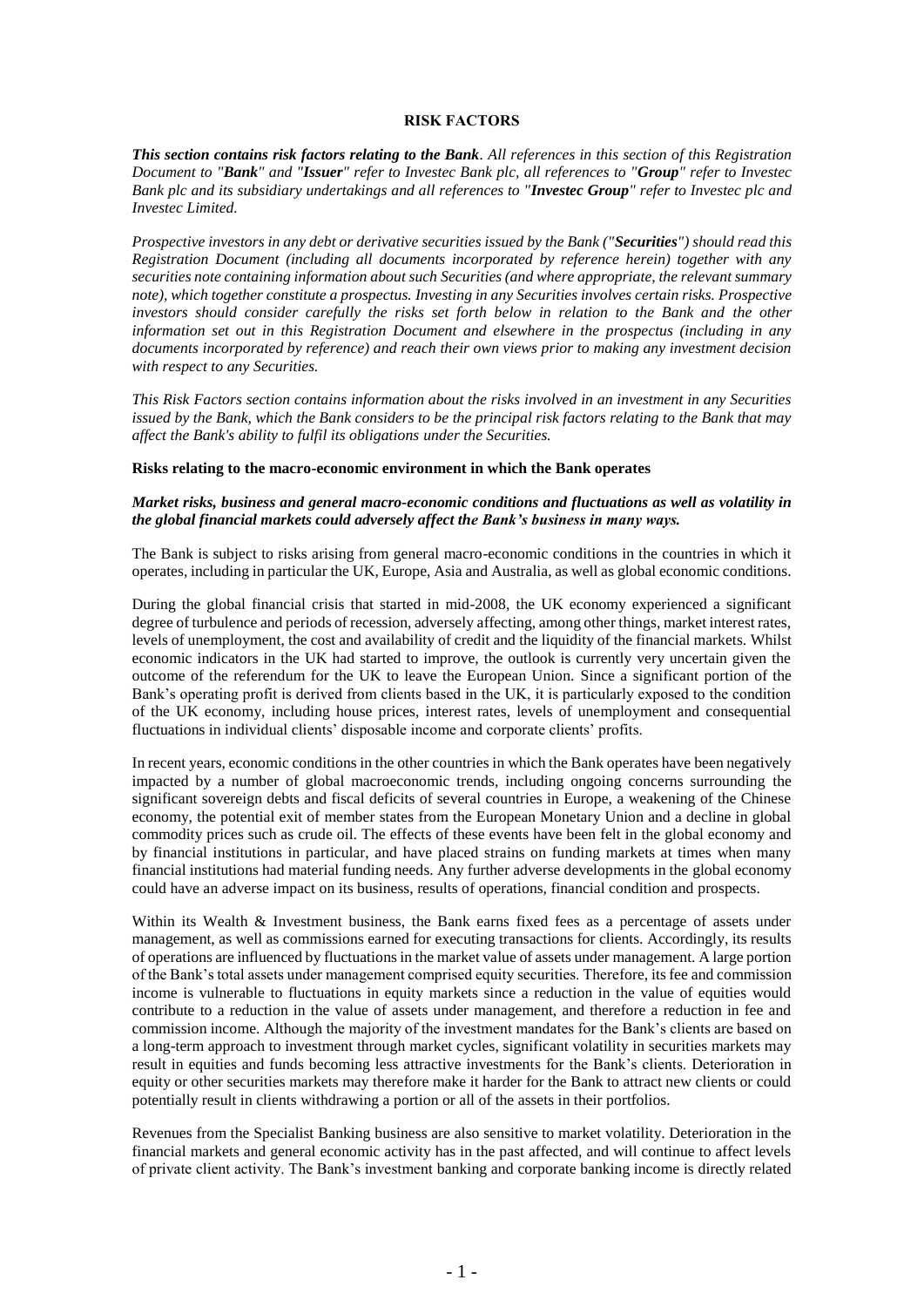to the number and size of the transactions in which the Bank participates and general corporate and institutional activity. Accordingly, any reduction in the number and/or size of such transactions and a slowdown in corporate activity, whether occasioned by market volatility or otherwise, will adversely affect its results of operations. Moreover, some of the Specialist Banking income is derived from direct or principal investments or from the management of private equity portfolios. This income is dependent upon the performance of the underlying investments and the ability to realise value upon exit from the investments and, as such, revenues, returns and profitability may fluctuate, impacting the Bank's results of operations. As a result of the foregoing factors, market volatility may have a material adverse effect on the Bank's business, results of operations, financial condition and prospects.

The Bank also maintains trading and investment positions in various financial and other assets, including equity, fixed income, currency and related derivative instruments and real estate. At any point in time these positions could be either long positions, such that the Bank will benefit from upward movements in the market prices of these assets, or short positions, such that it will benefit from downward movements in the market prices of these assets. Fluctuations in the value of equities, fixed income, currency and related derivative instruments and real estate, either absolutely or relative to other asset classes, could also adversely affect investor sentiment. These financial markets are sometimes subject to significant stress conditions where steep falls in perceived or actual asset values are accompanied by severe reductions in market liquidity. In dislocated markets, hedging and other risk management strategies may not be as effective as they are in normal market conditions. Market instability of this nature could result in the Bank incurring losses.

## *Social, political and economic risk outside of the Bank's control may adversely affect its business and results of operations.*

Unfavourable economic, political, military and diplomatic developments producing social instability or legal uncertainty may affect both the performance and demand for the Bank's products and services. The Bank's businesses, results of operations and financial condition could be materially adversely affected by changes in government or the economic, regulatory or other policies of the governments of the jurisdictions in which the Bank operates. Among others, the actions of such governments in relation to employee relations, salaries, the setting of interest rates, or in relation to exerting controls on prices, exchange rates or local and foreign investment, may adversely affect the Bank's business and results of operations.

The UK electorate's vote to leave the European Union ("**EU**") may have a significant impact on general macroeconomic conditions in the UK, the EU and globally, and is likely to usher in a prolonged period of uncertainty. Negotiations of the UK's exit agreement, its future relationship with the EU and its trading relationships with the rest of the world will likely take a number of years to resolve. The period of uncertainty and market volatility that followed the UK's decision to leave the EU is likely to continue until the UK's future relationship with the EU and the rest of the world is clearer. Given the timeframe and the complex negotiations involved, a clearer picture is not expected to emerge for some time. Uncertainty as to the precise terms of these arrangements may affect the fiscal, monetary and regulatory landscape to which the Bank is subject.

## *The Bank faces risks associated with interest rate levels and volatility.*

Interest rates, which are impacted by factors outside of the Bank's control, including the fiscal and monetary policies of the UK government and central bank, as well as UK and international political and economic conditions, affect the Bank's results of operations, profitability and return on capital in three principal areas: margins and income, cost and availability of funding and impairment levels.

In recent years, the UK has experienced historically low, sustained interest rates which has resulted in relatively low spreads being realised by the Bank between the rate it pays on customer deposits and the rate received on the loans, reducing the Bank's net interest income and net interest margin. Low interest rates may also reduce incentives for consumers to save and, therefore, could reduce the Bank's customer deposits, its principal source of funding. The Bank's business and financial performance and net interest income and margin may continue to be adversely affected by the continued low interest rate environment.

Increases in interest rates could also adversely affect the Bank. In an increasing interest rate environment, the Bank may be more exposed to re-pricing of its liabilities than competitors with higher levels of term deposits. In the event of sudden large or frequent increases in interest rates, the Bank also may not be able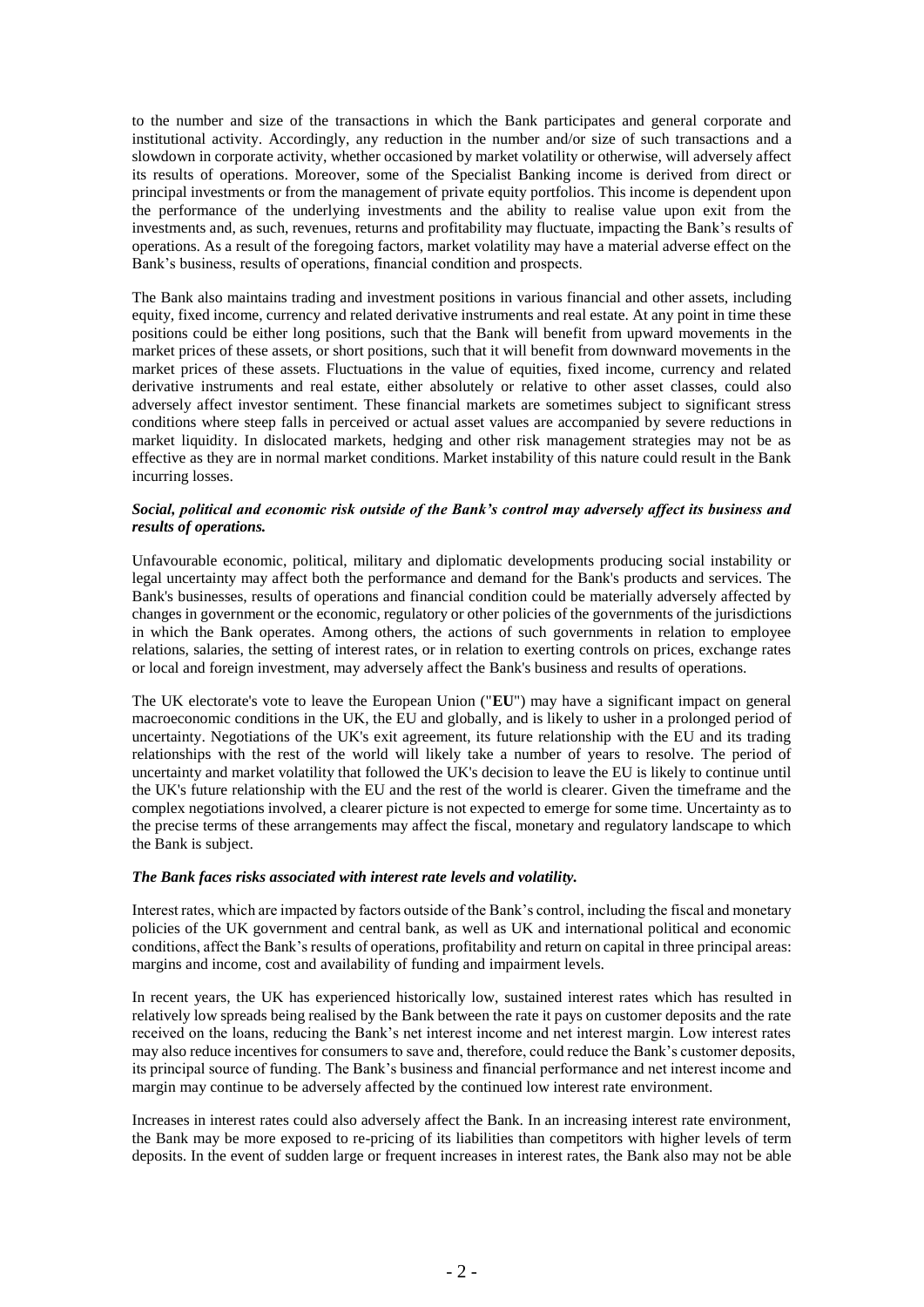to re-price its floating rate assets and liabilities at the same time, giving rise to re-pricing gaps in the short term, which, in turn, could negatively affect its net interest margin and income.

Changes in interest rates could also impact the Bank's impairment loss levels and customer affordability. A rise in interest rates, without sufficient improvement in customer earnings or employment levels, could, for example, lead to an increase in default rates among customers with variable rate loans who can no longer afford their repayments, in turn leading to increased impairment charges and lower profitability for the Bank. A high interest rate environment also reduces demand for loan products generally, as individuals are less likely or less able to borrow when interest rates are high. In addition, there is a risk that a sudden rise in interest rates, or an expectation thereof, could encourage significant demand for fixed rate products. High levels of movement between products in a concentrated time period could put considerable strain on the Bank's business and operational capability, and it may not be willing or able to price its fixed rate products as competitively as others in the market. This could lead to high levels of customer attrition and, consequently, a negative impact on the Bank's profitability.

If the Bank is unable to manage its exposure to interest rate volatility, whether through hedging, product offering or by other means, its business, results of operations, financial condition and prospects could be materially adversely affected.

#### *Fluctuations in exchange rates could have an adverse impact on the Bank's results of operations.*

A proportion of the Bank's operations are conducted by entities outside the UK. The results of operations and the financial position of individual companies are reported in the local currencies of the countries in which they are domiciled, including Euro, US Dollars and Australian Dollars. These results are then translated into pounds sterling at the applicable foreign currency exchange rates for inclusion in the Bank's financial statements.

The Bank is also subject to currency risk in respect of its trading activities, which it conducts through its Specialist Banking business, both in relation to client flows and balance sheet management.

Exchange rates between local currencies and pounds sterling have fluctuated during recent periods. These fluctuations could have an adverse impact on the Bank's results of operations.

#### *The Bank faces risks related to volatility in the value of UK real estate.*

UK house prices influence the value of the Bank's mortgage portfolio. A decline in house prices in the UK could lead to a reduction in the recovery value of real estate assets held as collateral in the event of a customer default, and could lead to higher impairment losses, which could reduce the Bank's capital and profitability as well as its ability to engage in lending and other income-generating activities. A significant increase in house prices over a short period of time could also have a negative impact on the Bank by reducing the affordability of homes for buyers, which could lead to a reduction in demand for new mortgages. Sustained volatility in house prices could also discourage potential homebuyers from committing to a purchase, thereby limiting the Bank's ability to grow its mortgage portfolio.

In addition, the Bank's mortgage portfolio is concentrated in London and surrounding areas. The Bank has benefited from the fact that in London, prime residential property has been regarded as a preferred outlet for international capital, and residential property price growth has been largely sustained in recent years. Residential property prices in the South East of England generally also have been more resilient to macroeconomic pressures compared to other regions of the UK. However, there can be no assurance that real estate price growth will continue in these areas.

The UK government's intervention into the housing market, both directly through, for example, buyer assistance schemes and indirectly through the provision of liquidity to the banking sector under, for example, the Bank of England and HM Treasury's Funding for Lending scheme ("**FLS**") and Term Funding scheme ("**TFS**"), may also contribute to volatility in house prices. This could occur, for example, as a result of any sudden end to buyer assistance schemes in the future, which could lead to a decrease in house prices, or due to their continuation, which would maintain excess funding liquidity in the mortgage market which has supported a low mortgage interest rate environment, and which could lead to inflation in house prices. The impact of these and any other initiatives on the UK housing market and other regulatory changes, tax changes or UK Government programme changes is difficult to predict. Volatility in the UK housing market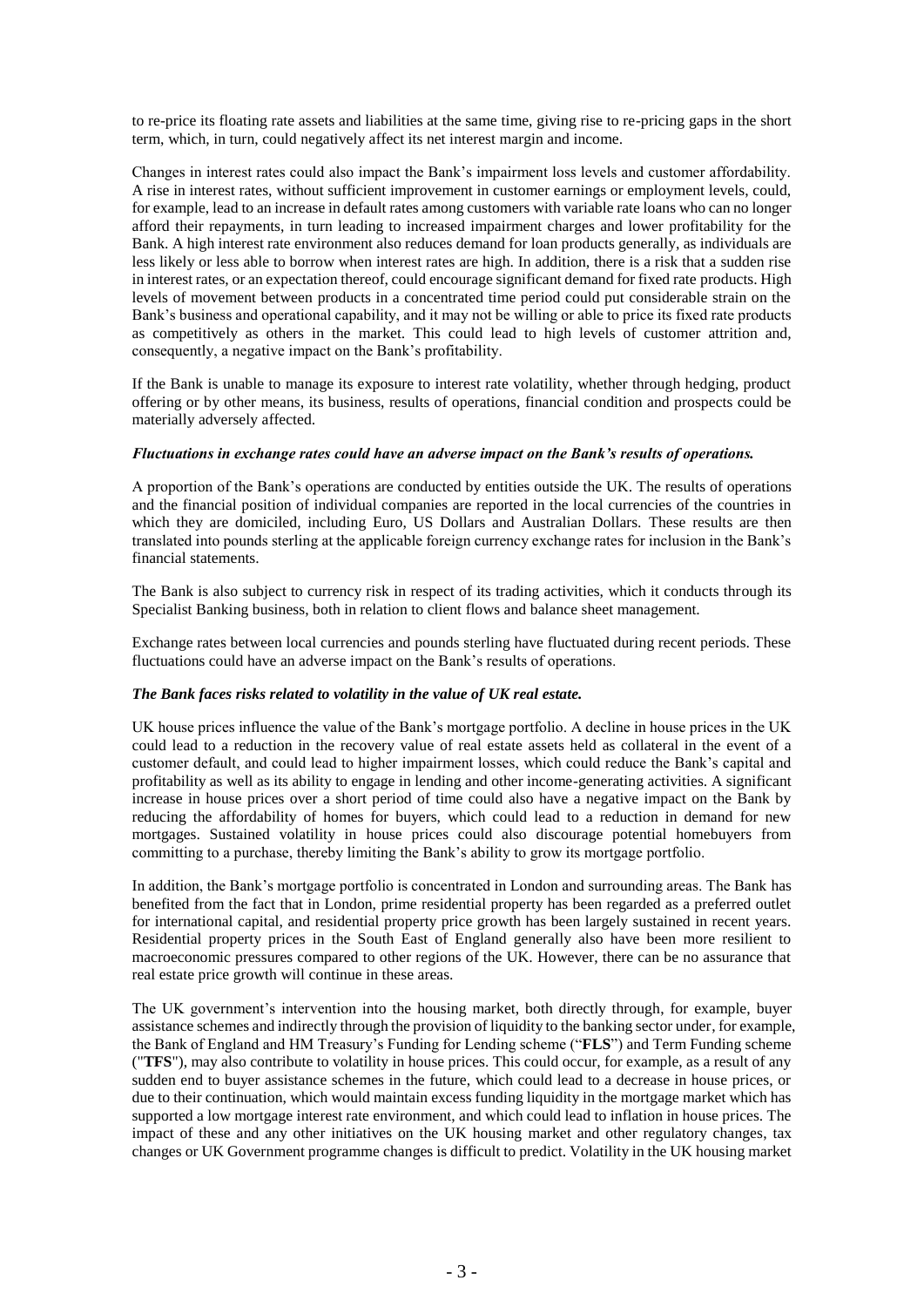occurring as a result of these changes, or for any other reason, could have a material adverse effect on the Bank's business, results of operations, financial condition and prospects.

## *The response of governments and regulators to instability in the global financial markets may not be effective.*

In times of economic instability, governments and regulators are faced with pressure from a variety of sources, including market participants, the media, investor organisations and others, to reform the existing financial and regulatory system. There can be no guarantee that the response of governments and regulators in the jurisdictions in which the Bank operates, and the reforms proposed thereby, will be effective or that the timing of responses (which might otherwise have been effective) will be appropriate. In addition, any such measures taken may negatively impact the Bank's business even when they achieve their policy goals. In the past, governments and regulators in some jurisdictions have responded to pressure of the kind referred to above by greatly increasing regulation. Reforms which increase the compliance and reporting burdens of role-players in the financial markets space can have unintended effects on the environment within which such role-players operate. There can be no guarantee that the governments and regulators in the jurisdictions in which the Bank operates will not make policy decisions to implement reforms which increase the burdens faced by the Bank in relation to compliance and reporting. This could increase the costs the Bank has to devote to compliance and reporting and, in turn, could have a negative effect on the Bank's financial condition and results of operations.

#### *Government support of the finance and banking industry may have a disproportionate effect on some and an unintended effect on other participants in that industry.*

The actions of some governments, providing support to certain participants in the finance and banking industry (whether explicitly or implicitly), have had and will continue to have a fundamental effect on the finance and banking industry. Whether such actions have had a positive effect on the industry as a whole and/or the wider economy, there is a risk that those participants in the industry who have not received such government support, including the Bank, may have been and may continue to be disadvantaged. For example, it is possible that those banks which have not received the support of governments may be perceived by potential clients as lacking stability. Such a perception may lead to a loss of clients by smaller participants in the industry, including the Bank, if clients, for example, take deposits to an institution perceived to be more secure. If this were to occur, the Bank's, results of operations, financial condition and prospects may be adversely affected.

## *Terrorist acts and other acts of war could have a negative impact on the business and results of operations of the Bank.*

Terrorist acts, other acts of war or hostility and responses to those acts may create economic and political uncertainties, which could have a negative impact on global economic conditions generally and may directly affect the countries in which the Bank operates, and more specifically on the business and results of operations of the Bank in ways that cannot be predicted.

#### **Risks relating to the Bank's Wealth & Investment business**

### *Poor investment performance relative to competitors and applicable benchmarks or a deterioration in the Bank's Wealth & Investment services could lead to a loss of assets under management and a decline in operating profit.*

The success of relevant investment strategies ("**investment performance**") is an important factor for the maintenance and growth of assets under management across the Bank's Wealth & Investment business. If the Bank's Wealth & Investment business were to experience poor investment performance over a prolonged period, affected clients (or clients generally) might decide to reduce their investments or withdraw funds altogether in favour of better performing services or competing investment managers, which would lead to a direct reduction in the level of the Bank's assets under management and, as a result, lower fee and commission income. Furthermore, during a period of significant poor investment performance, the Bank's reputation and brand, which have in part been built around its strong investment performance, may deteriorate. As a result, its ability to attract funds from existing and new clients might diminish, particularly given the competitive nature of the wealth management market.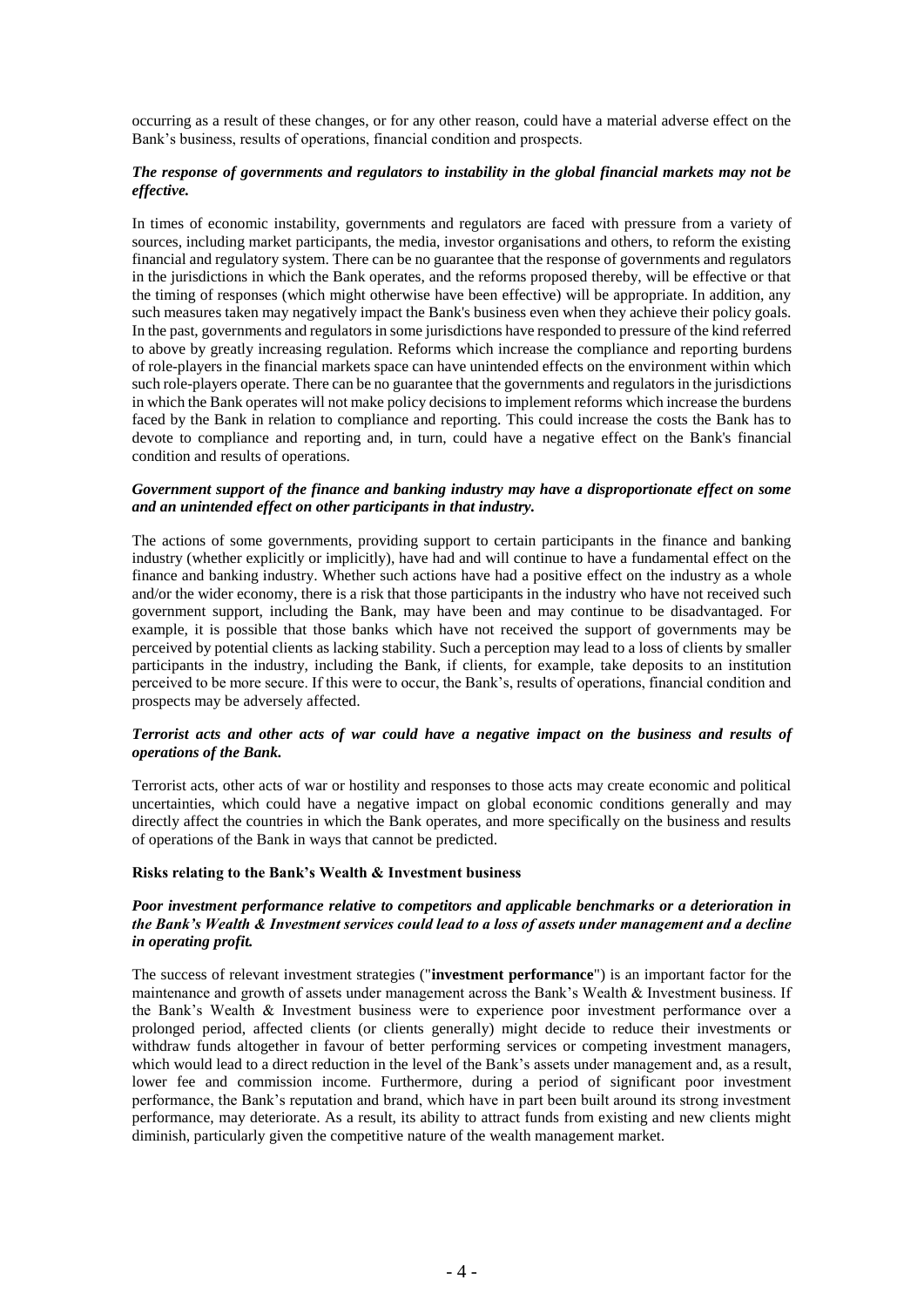In addition to investment performance, the directors believe that the quality of the services it delivers and the relationships it develops with clients are among the key factors for the maintenance and growth of its assets under management. The Bank's investment managers are central to its relationships with its clients and play a key role in enabling the Bank's Wealth & Investment business to earn the long-term trust of its client base. However, client complaints regarding dissatisfaction with the services they receive from their investment managers or the Bank generally, including in relation to general administration of their investments, could ultimately lead to the withdrawal of client investments and a reduction in the Bank's assets under management.

The occurrence of any of the foregoing could have a material adverse effect on the Bank's business, results of operations, financial condition and prospects.

## *The Bank's Wealth & Investment business may lose clients or may experience withdrawals of assets under management at short or no notice, which would result in the loss of assets under management and lower fee and commission income.*

The Bank's arrangements with its Wealth & Investment clients are generally terminable without cause and at any time without notice. Clients may decide to withdraw a portion or all of the assets managed by the Bank, or transfer their investments to another provider of wealth management services, for various reasons. A reduction in the value of assets under management would lead to an immediate impact on the Bank's fee and commission income and therefore on operating profit. Significant withdrawals of assets under management or transfers of client assets could have a material adverse effect on the Bank's business, results of operations, financial condition and prospects.

## *Changes in distribution trends, in particular in relation to financial advisers, may have a material adverse effect on the Bank's Wealth & Investment business.*

Financial intermediaries are one of the distribution channels for the Wealth & Investment business. In particular, it relies on independent financial advisers, who may retain responsibility for specific aspects of the overall service provided to the client, such as the recording of "know your customer" information and the suitability of the investment mandate. Although the Bank continuously focuses on maintaining its financial adviser relationships and networks, there can be no assurance that its efforts will be successful. In particular, many of the Bank's competitors are working to expand and deepen their own financial adviser relationships and networks. As competition expands among wealth management firms for business from financial adviser introductions, the Bank may be unable to maintain its key financial adviser relationships or grow the amount of new business it generates from financial adviser introductions.

Changes in distribution trends may also lead to the emergence of new competitors. For example, the increasing popularity of internet investing systems and platforms in recent years has led to the growth of investment managers offering simplified investment management services to the mass affluent investor market, often targeting self-directed investors. In recent years, this trend towards self-directed investments in certain segments of the market has intensified. In many cases, investment managers have focused their services on the development of low-cost, simplified investment models in order to target this segment of the investor market. Although the Bank is investing in a digital distribution channel, as internet platforms and similar distribution channels become more prevalent, there can be no assurance that the Bank's clients will not transfer their investments to these types of investment management firms, or that it will be able to successfully compete with them for new clients.

A loss of the Bank's relationships with particular intermediaries, or the emergence of competitors through new or developing distribution channels, could result in a reduction in the Bank's assets under management and could have a material adverse effect on its business, results of operations, financial condition and prospects.

## *The wealth management industry in which the Bank operates in intensely competitive.*

Within the Wealth & Investment business, the Bank's principal competitors are international and UK based wealth management firms, for example Rathbones, Brewin Dolphin, Quilter plc, Smith & Williamson and Charles Stanley, along with certain private banks. It also competes with trust and fiduciary companies. Some of these competitors have proprietary products and distribution channels that make it more difficult for the Bank to compete with them. In addition, the wealth management industry has experienced periods of significant consolidation as numerous wealth management firms have either been acquired by other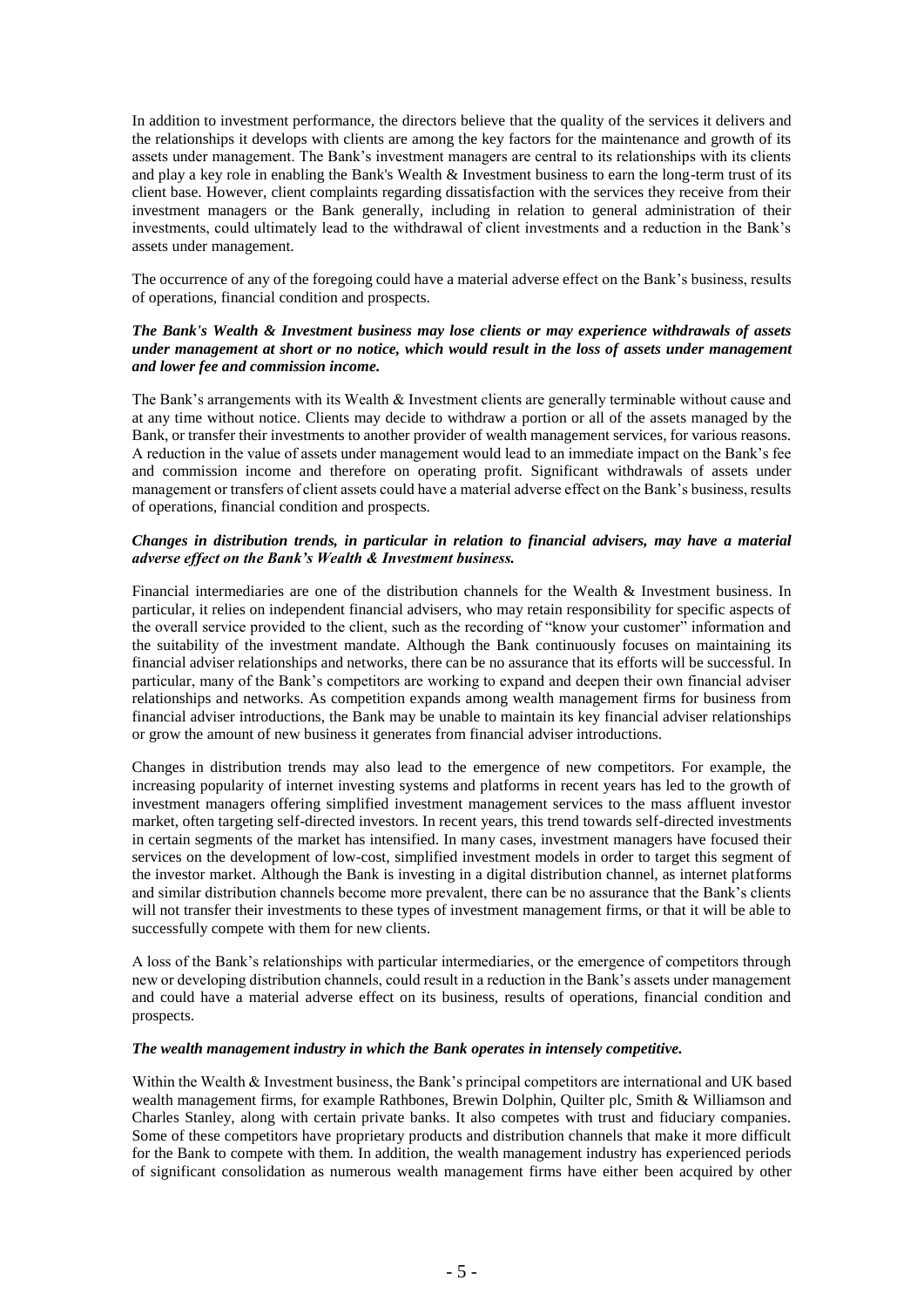financial services firms or ceased operations. Furthermore, a number of entrants, including commercial banks and foreign entities, have made investments in and acquired wealth management firms. If clients and potential clients decide to use the services of competitors, this could result in growth in assets under management slowing or in net client outflows. Any of the foregoing factors could have a material adverse effect on the Bank's business, results of operations, financial condition and prospects.

#### **Risks relating to the Specialist Banking business**

#### *The Bank is subject to risks concerning customer and counterparty credit quality.*

Credit and counterparty risk is defined as the risk arising from an obligor's (typically a client's or counterparty's) failure to meet the terms of any agreement. Credit and counterparty risk arises when funds are extended, committed, invested, or otherwise exposed through contractual agreements, whether reflected on- or off-balance sheet.

Credit and counterparty risk arises primarily from three types of transactions:

- Lending transactions through loans and advances to clients and counterparties creates the risk that an obligor will be unable or unwilling to repay capital and/or interest on loans and advances granted to them. This category includes bank placements, where the Bank has placed funds with other financial institutions;
- Issuer risk on financial instruments (for example, corporate bonds) where payments due from the issuer of a financial instrument may not be received;
- Trading transactions, giving rise to settlement and replacement risk, which is collectively referred to as counterparty risk. Settlement risk is the risk that the settlement of a transaction does not take place as expected. Replacement risk is the financial cost of having to enter into a replacement contract with an alternative market counterparty following default by the original counterparty.

The Bank's credit risk arises primarily in relation to its Specialist Banking business, through which it offers products such as private client mortgages and specialised lending to high income professionals and high net worth individuals and a range of lending products to corporate clients, including corporate loans, asset based lending, fund finance, asset finance, acquisition finance, power and infrastructure finance, resource finance and corporate debt securities. Within its Wealth & Investment business, the Bank is subject to relatively limited settlement risk which can arise due to undertaking transactions in an agency capacity on behalf of clients.

Credit and counterparty risks can be impacted by country risk where cross-border transactions are undertaken. This can include geopolitical risks, transfer and convertibility risks and the impact on the borrower's credit profile due to local and economic political conditions.

In accordance with policies overseen by its Central Credit Management department, the Bank makes provision for specific impairments and calculates the appropriate level of portfolio impairments in relation to the credit and counterparty risk to which it is subject. This process requires complex judgements, including forecasts of how changing macro-economic conditions might impair the ability of customers to repay their loans. The Bank may fail to adequately identify the relevant factors or accurately estimate the impact and/or magnitude of identified factors. Further, despite the Bank having conducted an accurate assessment of customer credit quality, customers may be unable to meet their commitments as they fall due as a result of customer-specific circumstances, macro-economic disruptions or other external factors. The failure of customers to meet their commitments as they fall due may result in higher impairment losses. Increased credit and counterparty risk could have a material adverse impact on the Bank's business, results of operations, financial condition and prospects.

## *Concentration of credit risk could increase the Bank's potential for significant losses.*

The Bank is subject to concentration risk, which arises when large exposures exist to a single client or counterparty, group of connected counterparties or to a particular geography, asset class or industry. Concentration risk can also exist where a portfolio of loan maturities is clustered within a single period of time. While the Bank's loan book remains well diversified, geographical concentration in its loan book may pose risks. In the event of a disruption to the credit markets in the geographies in which the Bank operates (particularly the UK) or the emergence of adverse economic conditions in any of those geographies,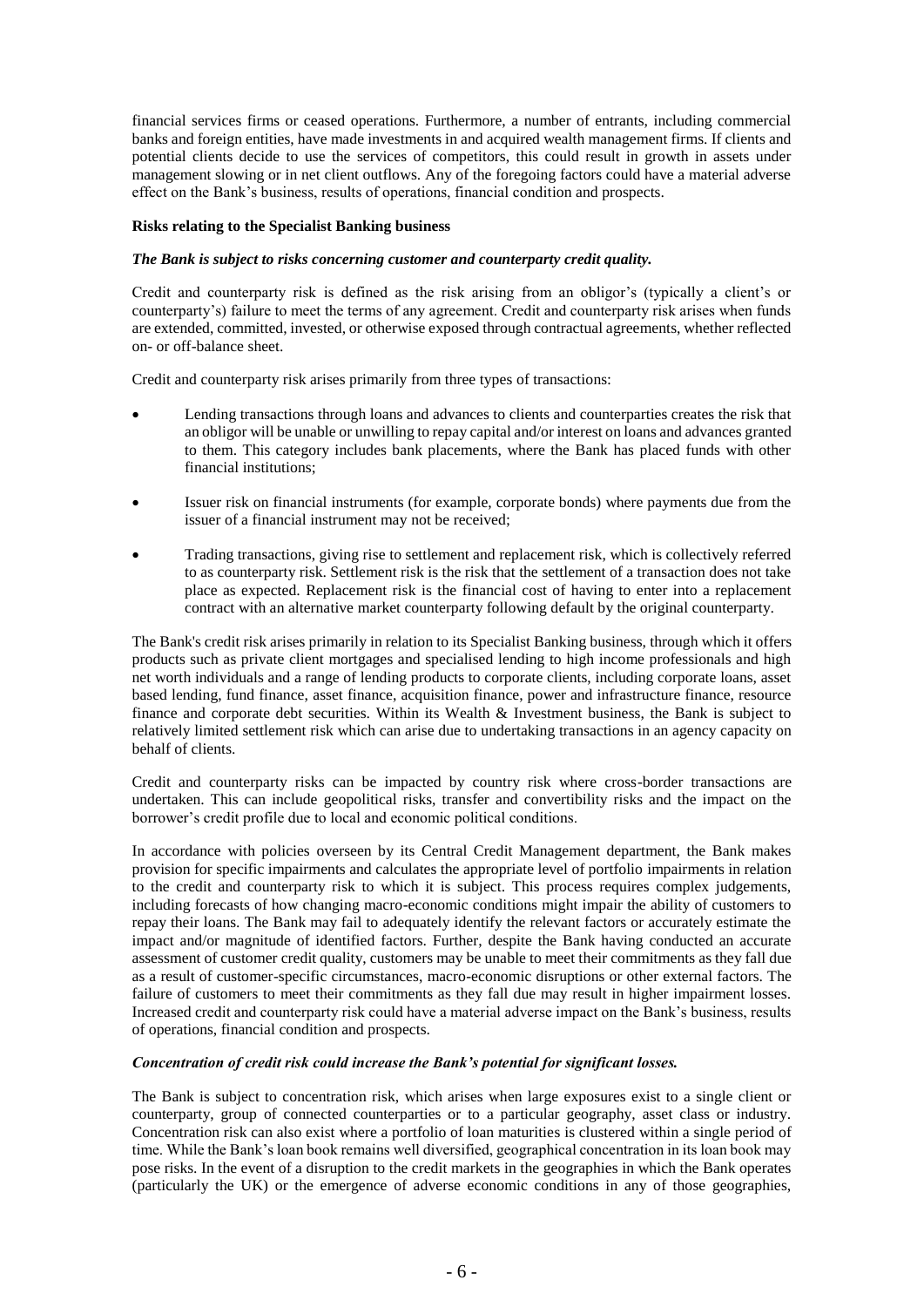including in relation to interest rates and unemployment levels, this concentration of credit risk could cause the Bank to experience greater losses than its competitors. While the Bank regularly monitors its loan book to assess potential concentration risk, efforts to divest, diversify or manage its loan book against concentration risks may not be successful and could result in an adverse effect on the Bank's business, results of operations, financial condition and prospects.

## *The Bank is subject to liquidity risk, which may impair its ability to fund its operations.*

Liquidity risk is the risk that the Bank has insufficient capacity to fund increases in its assets, or that it is unable to meet its payment obligations as they fall due. This includes repaying depositors or maturing of wholesale debt. This risk arises from mismatches in the timing of cash flows, and is inherent in all banking operations and can be impacted by a range of institution-specific and market-wide events. Liquidity risk can be further broken down into:

- Funding liquidity, which relates to the risk that the Bank will be unable to meet current and/or future cash flow or collateral requirements in the normal course of its business, without adversely affecting its financial position or reputation; and
- Market liquidity, which relates to the risk that the Bank may be unable to trade in specific markets or that it may only be able to do so with difficulty due to market disruptions or a lack of market liquidity.

The Bank relies on its retail client base as the principal source of stable and well diversified funding for its risk assets. Its primary source of funding is customer deposits. Growth in the Bank's lending activities will therefore depend in part on the availability of customer deposit funding on acceptable terms, for which there may be increased competition, which is dependent on a variety of factors outside the Bank's control. These factors include general macro-economic conditions and market volatility and confidence of retail depositors in the economy. Increases in the cost of customer deposit funding will adversely affect the Bank's net interest margin and a lack of availability of customer deposit funding could have a material adverse effect on the Bank's growth.

While the Bank does not currently rely heavily on wholesale funding (*i.e. borrowing from other banks and* financial institutions), it may need to access wholesale markets where there is a residual funding requirement over and above funds held from customer deposits. If the wholesale funding markets were to be fully or partially closed, it is likely that wholesale funding would prove more difficult to obtain on commercial terms, which could have an adverse effect on the Bank's growth.

The Capital Requirements Directive IV 2013/36/EU ("**CRD**") and the Capital Requirements Regulation 575/2013 ("**CRR**" and together "**CRD IV**"), as implemented in the UK by the PRA, require the Bank to adhere to Basel III liquidity ratios. These are the liquidity coverage ratio ("**LCR**"), which requires banks to have sufficient high quality liquid assets to withstand a 30-day stress scenario, and the net stable funding ratio ("**NSFR**"), which is a long-term structural ratio designed to address funding mismatches. In November 2016 the EC proposed a number of revisions to CRD IV known as the CRRII/CRDV package, including a number of specificities with respect to the NSFR. The package is expected to be agreed during 2018 and will apply to the Bank two years after the date of their entry in the European Union Official Journal, at which point the NSFR will become a binding metric. Ahead of this, the Bank applies definitions from BCBS guidelines, and its own interpretations of regulatory guidance, to calculate the NSFR.

As at 31 March 2018, the Bank's regulatory ratios are comfortably above the requirements applicable to the LCR and to those which will apply for the NSFR once implemented. Any failure to manage its liquidity position or to meet the LCR and NSFR requirements could have a material adverse effect on the Bank's business, financial condition and prospects.

#### *The Bank may have insufficient capital in the future and may be unable to secure additional financing when it is required.*

The prudential regulatory capital requirements applicable to banks have increased significantly over the last decade, largely in response to the financial crisis that commenced in 2008 but also as a result of continuing work undertaken by regulatory bodies in the financial sector subject to certain global and national mandates. These prudential requirements are likely to increase further in the short term, not least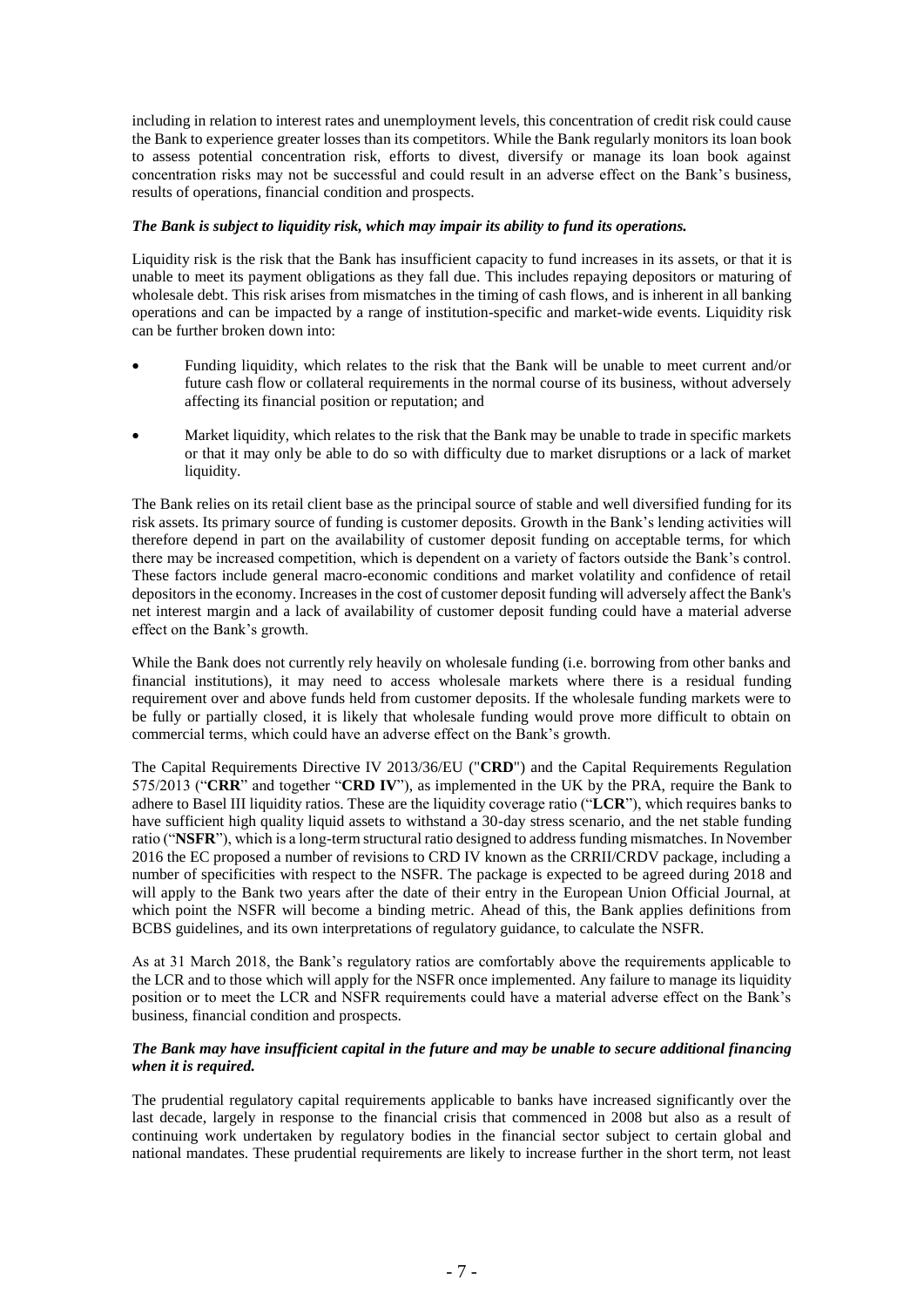in connection with ongoing implementation issues, and it is possible that further regulatory changes may be implemented in this area in any event.

The prudential regulatory capital requirements to which the Bank is subject are primarily set out in CRD IV. In addition, the manner in which CRD IV requirements are implemented may change, including as a result of binding regulatory or implementing technical standards or guidance developed by the European Banking Authority (the "**EBA**") being adopted by the European Commission (the "**EC**"). In November 2016 the EC proposed a number of revisions to CRD IV known as the CRRII/CRDV package. The package is expected to be agreed during 2018 and will apply to the Bank two years after the date of their entry in the European Union Official Journal. In December 2017 the European Union issued the final regulation setting out the IFRS 9 transitional arrangements firms may apply to minimise the impact of the IFRS 9 expected credit loss accounting on regulatory capital. The arrangements will be phased in over five years and take effect from 1 April 2018. In addition, the Basel Committee's oversight body, the Group of Central Bank Governors and Heads of Supervision endorsed the outstanding Basel III post-crisis regulatory reforms in December 2017. The package of reforms endorsed now completes the global reform of the regulatory framework. The revised standards will take effect from 1 January 2022, with some standards subject to five year phase in arrangements.

The Bank continues to be subject to substantial and changing prudential regulations, including requirements to maintain adequate capital resources and to satisfy specified capital ratios.

## *The Bank may face pressure to increase its capital ratios.*

The Bank sets its internal target amount of capital and liquidity based on an assessment of its risk profile, market expectations and regulatory requirements in relation to both capital and liquidity. The Bank may experience a depletion of its capital resources through increased costs or liabilities incurred as a result of the crystallisation of any of the other risks described in this document. If, for example, market expectations as to capital levels increase, driven by, for example, the capital levels or targets among peer banks, or if new regulatory requirements are introduced, the bank may experience pressure to increase its capital ratios.

If the Bank fails to meet its minimum regulatory capital or liquidity requirements, it may be subject to administrative actions or sanctions. In addition, a shortage of capital or liquidity could affect the Bank's ability to pay liabilities as they fall due, pay future dividends and distributions, and could affect the implementation of its business strategy, impacting future growth potential. If, in response to any capital shortage, the Bank raises additional capital through the issuance of share capital or capital instruments, shareholders may experience a dilution of their holdings or reduced profitability and returns. Any inability of the Bank to maintain its regulatory capital or liquidity requirements, or any legislative changes that limit the Bank's ability to manage its capital effectively may have a material adverse effect on the Bank's business, results of operations, financial condition and prospects.

## *The Bank's borrowing costs and access to the debt capital markets depend significantly on its credit ratings.*

Rating agencies, which determine the Bank's own credit ratings and thereby influence the Bank's cost of funds, take into consideration management effectiveness and the success of the Bank's risk management processes. Rating agencies have, in the past, altered their ratings of all or a majority of the participants in a given industry as a result of the risks affecting that industry or have altered the credit ratings of the Bank or instruments issued by the Bank specifically. Changes to the Sovereign rating in the countries in which the Bank primarily operates could also impact the Bank's credit rating.

A reduction in the Bank's long- or short-term credit ratings could increase its borrowing costs, limit its access to the capital markets and trigger additional collateral requirements in derivative contracts and other secured funding arrangements. Any further changes in the credit ratings of the Bank could negatively impact the volume and pricing of the Bank's funding, which could in turn have a material adverse effect on its business, results of operations, financial condition and prospects.

#### *The financial services industry in which the Bank operates is intensely competitive.*

The financial services industry is intensely competitive and the Bank faces substantial competition in all aspects of its Specialist Banking business. Given that its activities are focused on niche areas within the banking industry, the Specialist Banking business does not have any peers that have a directly comparable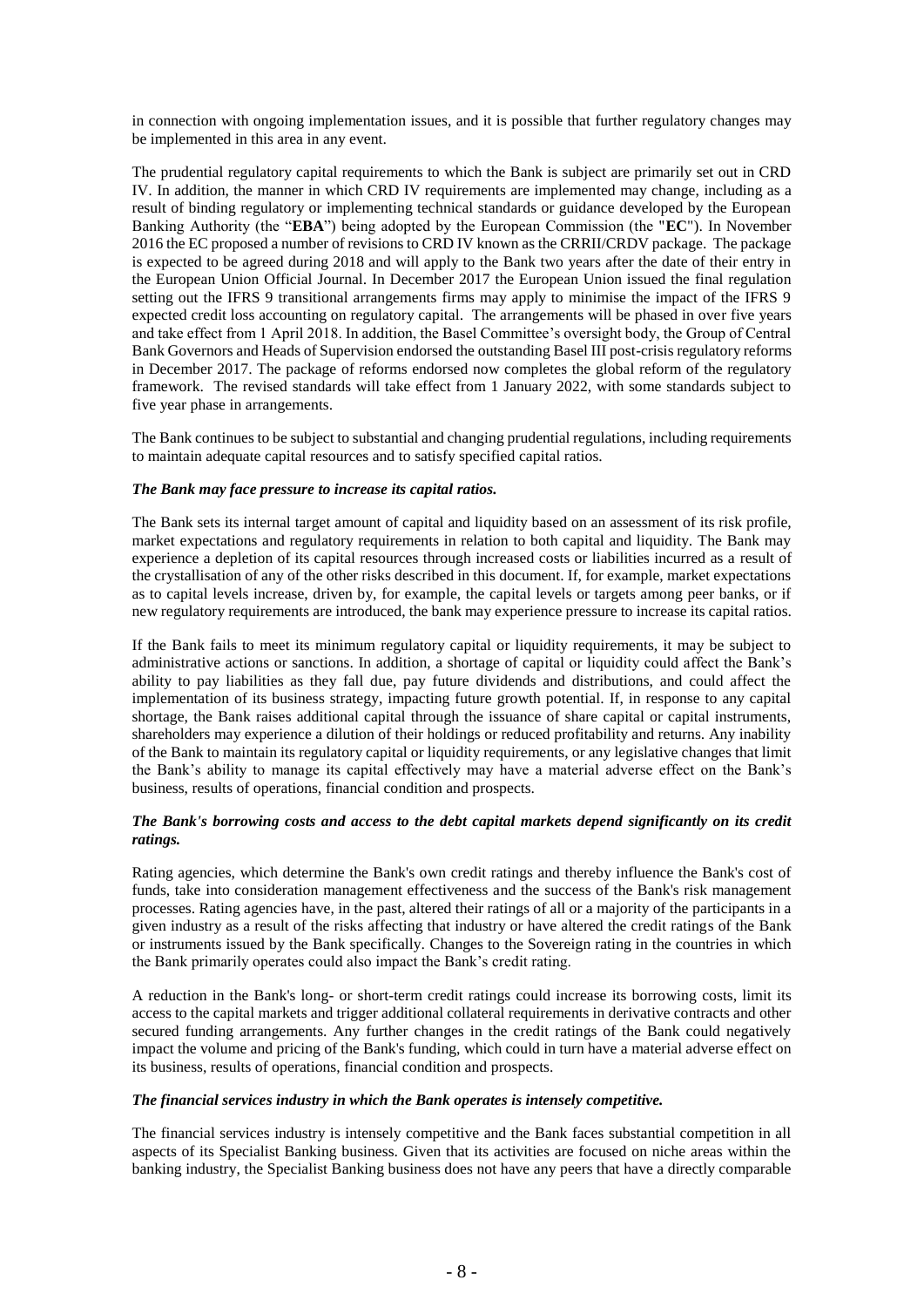business model. However, it faces competition within these areas from large high street banks such as HSBC, Barclays, NatWest, Santander, RBS and Lloyds, as well as providers of private banking for the ultra-high net worth market, including Goldman Sachs, Coutts, JPMorgan, Macquarie, Cater Allen, Credit Suisse and UBS. These banks may have greater resources, broader product offerings and more extensive distribution networks than the Bank. The Bank also faces competition in the UK from new entrants to the market, including from banking businesses developed by large non-financial companies, such as Tesco and Virgin Money, or from new entrants such as Aldermore and MetroBank. Increasing pressure faced by the Bank from these banks, as well as mainstream banks returning to the market, can adversely affected the Bank's margins. If the Bank is unable to manage this competition, its ability to retain its clients and continue to attract deposits may be compromised, which could have a material adverse effect on its business, results of operations, financial condition and prospects.

#### **Additional risks relating to the Bank**

## *Certain financial instruments are recorded at fair value under relevant accounting rules. To determine fair value, the Bank uses financial models which require it to make certain assumptions and judgements and estimates which may change over time*

Under IFRS, the Bank is required to carry certain financial instruments on its balance sheet at fair value, including, among others, trading assets (which include certain retained interests in loans that have been securitised), available-for-sale securities and derivatives. Generally, in order to establish the fair value of these instruments, the Bank relies on quoted market prices or internal valuation models that utilise observable market data. In certain circumstances and over the last year in particular, however, the ability of the Bank and other financial institutions to establish fair values has been influenced by the lack of readily available observable market prices and data and the fact that the availability or reliability of such information has diminished due to market conditions. Furthermore, in common with other financial institutions, the Bank's processes and procedures governing internal valuation models are complex and require the Bank to make assumptions, judgements and estimates in relation to matters that are inherently uncertain, such as expected cash flows from a particular asset class, the ability of borrowers to service debt, house price appreciation and depreciation, and relative levels of defaults and deficiencies. Such assumptions, judgements and estimates may need to be updated to reflect changing trends in relation to such matters. To the extent the Bank's assumptions, judgements or estimates change over time in response to market conditions or otherwise, the resulting change in the fair value of the financial instruments reported on the Bank's balance sheet could have a material adverse effect on the Bank's earnings.

Financial instruments are valued differently under relevant applicable accounting rules depending upon how they are classified. For example, assets classified as held-to-maturity are carried at cost (less provisions for permanent impairment) while trading assets are carried at fair value. Similar financial instruments can be classified differently by a financial institution depending upon the purpose for which they are held and different financial institutions may classify the same instrument differently. In addition, financial institutions may use different valuation methodologies which may result in different fair values for the same instruments.

Accordingly, the Bank's carrying value for an instrument may be materially different from another financial institution's valuation of that instrument or class of similar instruments.

Furthermore, a fair value determination does not necessarily reflect the value that can be realised for a financial instrument on a given date. As a result, assets and liabilities carried at fair value may not actually be able to be sold or settled for that value. If such assets are ultimately sold or settled for a lower or greater value, the difference would be reflected in a write-down or gain. The difference between the fair value determined at a particular point in time and the ultimate sale or settlement value can be more pronounced in volatile market conditions or during periods when there is only limited trading of a particular asset class from which to establish fair value. This can result in a significant negative impact on the Bank's financial condition and results of operations due to an obligation arising to revalue assets at a fair value significantly below the value at which the Bank believes it could ultimately be realised.

## *Operational risk may disrupt the Bank's business or result in regulatory action*

Operational losses can result, for example, from fraud, errors by employees, failure to document transactions properly or to obtain proper authorisation, failure to comply with regulatory requirements and conduct of business rules, equipment failures, natural disasters or the failure of systems and controls,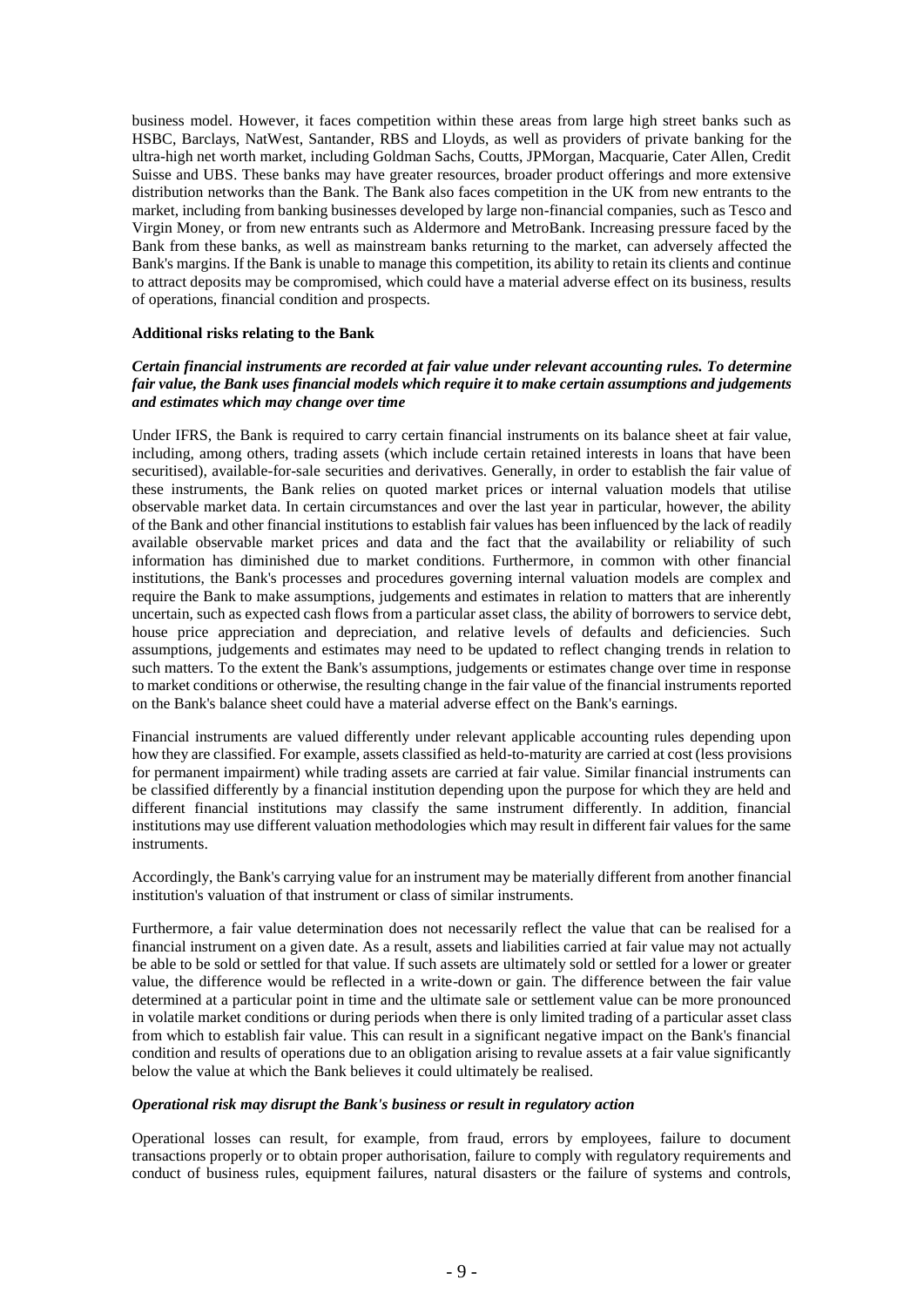including those of the Bank's suppliers or counterparties. Although the Bank has implemented risk controls and loss mitigation actions, and substantial resources are devoted to developing efficient procedures, reporting systems and to staff training, it is not possible to be certain that such actions have been or will be effective in controlling each of the operational risks faced by the Bank. Notwithstanding anything contained in this risk factor, this risk factor should not be taken as implying that the Bank will be unable to comply with its regulatory obligations.

Any operational failure may cause serious reputational or financial harm and could have a material adverse effect on the Bank's results or operations, reputation and financial condition.

## *The Bank's risk management policies and procedures may leave it exposed to risks which have not been identified by such policies or procedures.*

The Bank has devoted significant resources to developing its risk management policies and procedures, particularly in connection with credit, liquidity, market and other banking risks, and expects to continue to do so in the future. Nonetheless, its risk management techniques may not be fully effective in mitigating its risk exposure in all market environments or against all types of risk. Some of the Bank's methods of managing risk are based upon its use of observed historical market behaviour. As a result, these methods may not predict future risk exposures, which could be significantly greater than historical measures indicate. Other risk management methods depend upon evaluation of information regarding the markets in which the Bank operates, its clients or other matters that are publicly available or otherwise accessible by the Bank. This information may not be accurate in all cases, complete, up-to-date or properly evaluated. Any failure of the Bank's risk management techniques may have a material adverse effect on its results of operations and financial condition.

## *The Bank may be vulnerable to the failure of its systems and breaches of its security systems.*

The Bank relies on the proper functioning of its information and operating systems which may fail as a result of hardware or software failure or power or telecommunications failure. The occurrence of such a failure may not be adequately covered by its business continuity planning. Any significant degradation, failure or lack of capacity of the Bank's information systems or any other systems in the trading process could therefore cause it to fail to complete transactions on a timely basis, could have an adverse effect on its business, results of operations, financial condition and prospects or could give rise to adverse regulatory and reputational consequences for the Bank's business.

The secure transmission of confidential information is a critical element of the Bank's operations. The Bank's networks and systems may be vulnerable to unauthorised access and other security problems. In particular, as a financial institution, the Bank is subject to a heightened risk that it will be the target of criminal activity, including fraud, theft or cybercrime. For example, the Bank is exposed to potential losses due to breaches of its terms of business by its customers (e.g., through the use of a false identity to open an account) or by customers engaging in fraudulent activities, including the improper use of legitimate customer accounts. There also can be no assurance that the Bank's systems will not be subject to attack by cybercriminals, including through denial of service attacks, which could significantly disrupt the Bank's operations. The Bank cannot be certain that its existing security measures will prevent security breaches, including break-ins, viruses or disruptions. Persons that circumvent the security measures could use the Bank's or its clients' confidential information wrongfully which could expose it to a risk of loss, adverse regulatory consequences or litigation.

The Bank's future success will depend in part on its ability to respond to changing technologies and demands of the market place. The Bank's failure to upgrade its information and communications systems on a timely or cost-effective basis could damage its relationships with its clients and counterparties and could have a material adverse effect on its business, results of operations, financial conditions and prospects.

## *Failing infrastructure systems may negatively impact the economy generally and the business and results of operations of the Bank*

Events such as electricity supply failures, the shut-down of transport systems due to inclement weather (such as snow, flash floods, cyclones or extreme heat) or postal, transport or other strikes have a negative impact on the ability of most role-players, including the Bank, to do business. The regular occurrence of such events or timing of the occurrence of such events could have an adverse effect on the Bank's operations.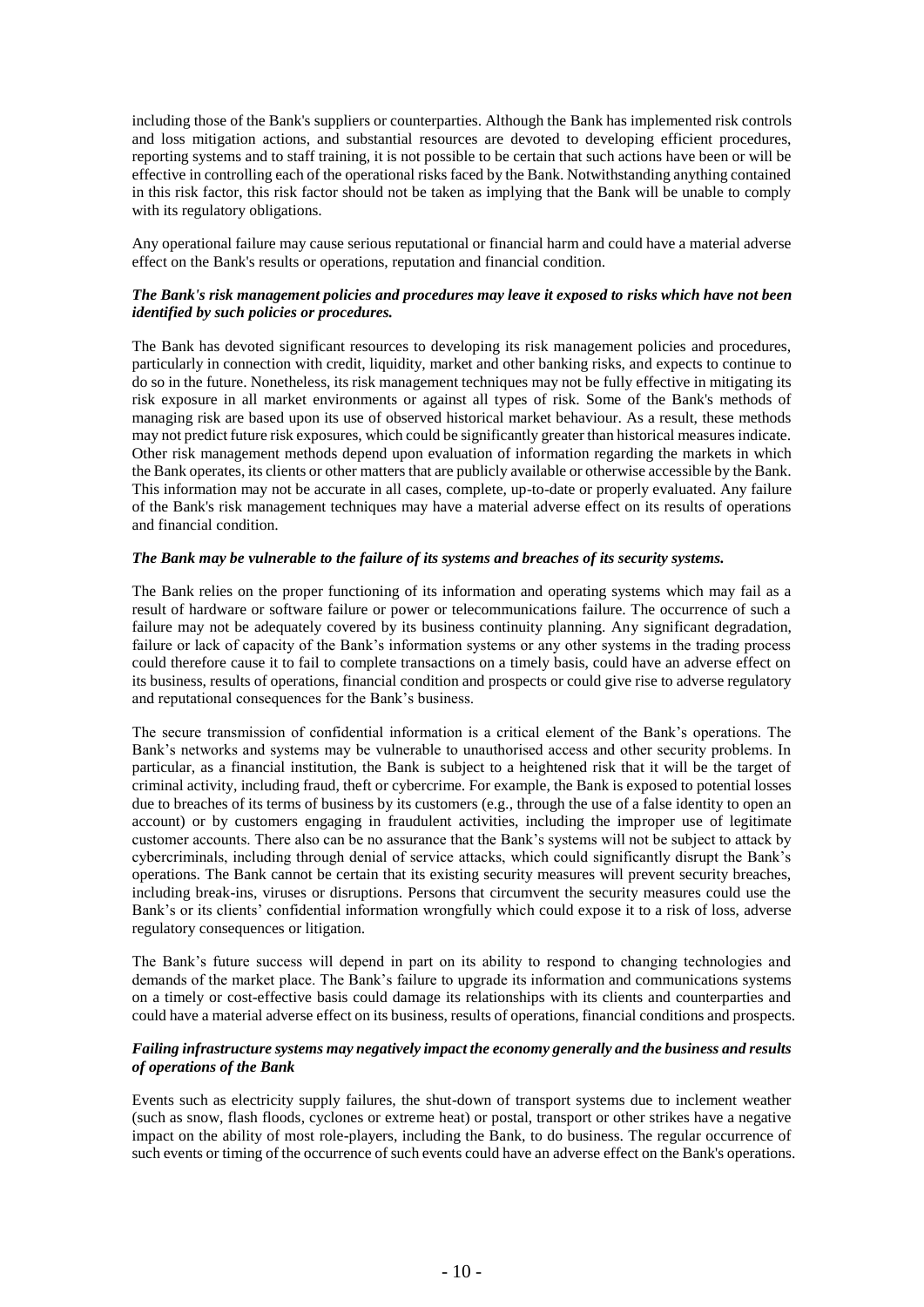## *The Bank may be unable to recruit, retain and motivate key personnel*

The Bank's performance is largely dependent on the talents and efforts of key personnel, many of whom have been employed by the Bank for a substantial period of time and have developed with the business. In addition, while the Bank is covered by a general director's and officer's insurance policy, it does not maintain any "key man" insurance in respect of any management employees. Competition in the financial services industry for qualified employees is intense. Further, the Bank's ability to implement its strategy depends on the ability and experience of its senior management and other key employees. The loss of the services of certain key employees, particularly to competitors, could have a negative impact on the Bank's business.

The Bank's continued ability to compete effectively and further develop its businesses depends on its ability to retain, remunerate and motivate its existing employees and to attract new employees and qualified personnel competitively with its peers.

#### *The Bank may be adversely affected if its reputation is harmed*

The Bank is subject to the risk of loss due to customer or staff misconduct. The Bank's ability to attract and retain customers and employees and raise appropriate financing or capital may be adversely affected to the extent its reputation is damaged. If it fails to deal with various issues that may give rise to reputational risk, its reputation and in turn its business prospects may be harmed. These issues include, but are not limited to, appropriately dealing with potential conflicts of interest, legal and regulatory requirements, customer management and communication, discrimination issues, money-laundering, privacy, record-keeping, sales and trading practices, and the proper identification of the legal, reputational, credit, liquidity and market risks inherent in its business. Failure to address these issues appropriately could give rise to litigation and regulatory risk to the Bank.

There have been a number of highly publicised cases involving fraud or other misconduct by employees of financial services firms in recent years. The Bank's reputation could be damaged by an allegation or finding, even where the associated fine or penalty is not material. Misconduct could include hiding unauthorised activities from the Bank, improper or unauthorised activities on behalf of customers, improper use of confidential information or use of improper marketing materials. The Bank has systems and controls in place to prevent and detect misconduct; however, the risks posed by misconduct may not be entirely eliminated through controls.

## *The Bank may be exposed to pension risk.*

Pension risk arises from obligations arising from defined benefit pension schemes, where the Bank is required to fund any deficit in the schemes. There is one defined benefit pension scheme within the Bank which is closed to new business. Pension risk arises if the net present value of future cash outflows is greater than the current value of the asset pool set aside to cover those payments. The primary sources of pension risk include:

- A mismatch in the duration of the assets relative to the liabilities of the pension schemes;
- Market-driven asset price volatility; and
- Increased life expectancy of individuals leading to increased liabilities.

As a result of these factors, the Bank faces the risk that the funding position of the schemes will deteriorate to such an extent that it may be required to make additional contributions above what is already planned to cover its pension obligations. Any failure by the Bank to manage its pension deficit could have a material adverse effect on its business, results of operations, financial condition and prospects.

#### *The Bank is subject to conduct risk, including the risk that it treats its customers unfairly and delivers inappropriate outcomes and the risk of conducting itself negatively in the market.*

The Bank is exposed to conduct risk, including retail conduct risk and wholesale conduct risk. Retail conduct risk is the risk that the Bank treats its customers unfairly and delivers inappropriate outcomes. Wholesale conduct risk is the risk of conducting itself negatively in the market. Certain aspects of the Bank's business may be determined by regulators in various jurisdictions or by courts not to have been conducted in accordance with applicable local or, potentially, overseas laws and regulations, or in a fair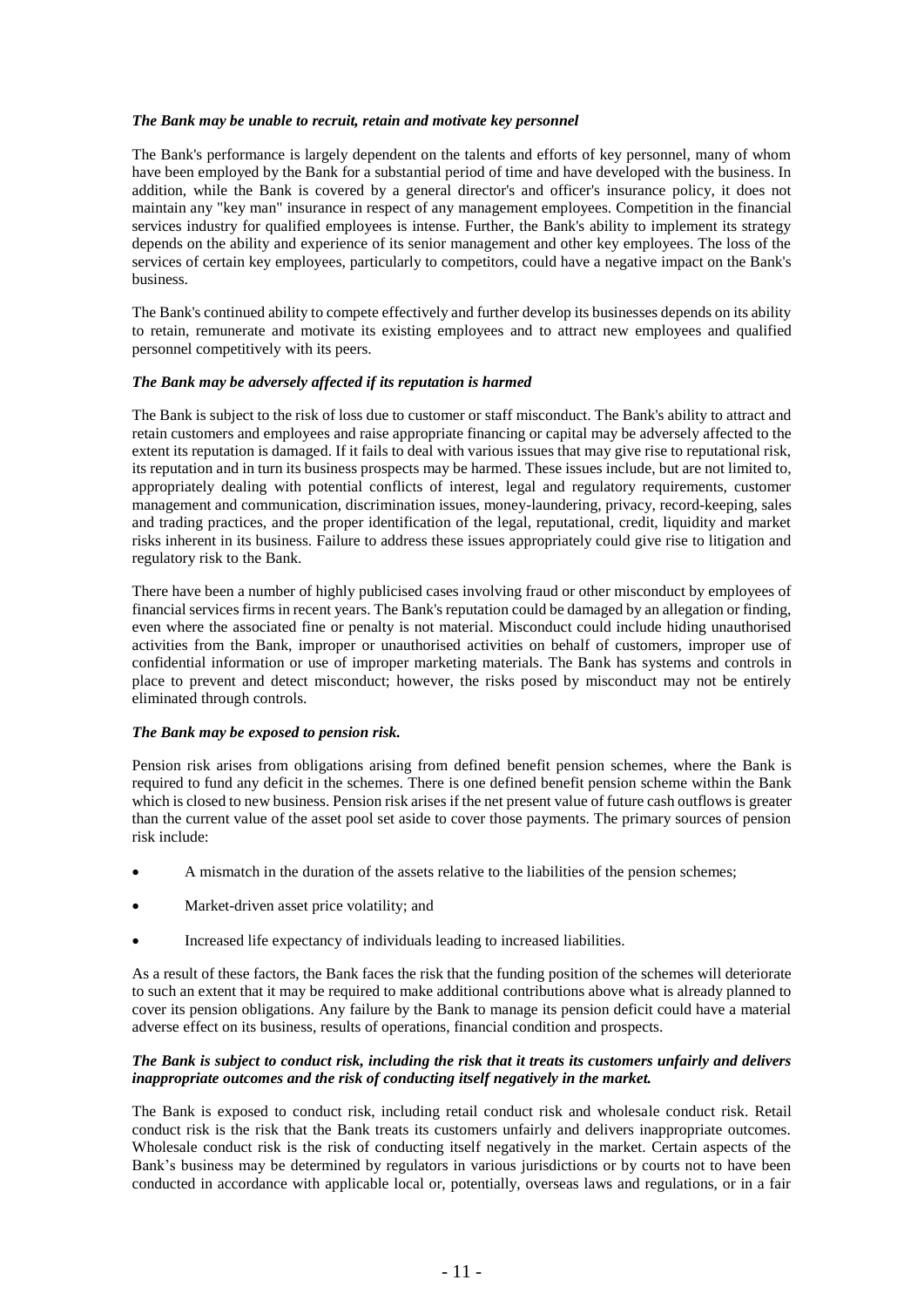and reasonable manner. If the Bank fails to comply with any relevant laws or regulations, it may suffer reputational damage and may become subject to challenges by customers or competitors, or sanctions, fines or other actions imposed by regulatory authorities.

Changes in laws or regulations may also vastly change the requirements applicable to the Bank in a short period of time and/or without transitional arrangements. In particular, in the UK, the FCA released on 10 June 2014 a new policy statement PS14/9: Review of the client assets regime for investment business (the "**Policy Statement**"), which makes changes to the rules in the Client Assets sourcebook ("**CASS**") which came into effect in three stages over the 18 months following the release. The changes to the CASS regime included revisions to client money rules for investment firms and substantial amendments to the custody rules. These changes have resulted in additional costs for the Bank in order to achieve compliance with the new regime. The introduction of the Foreign Account Tax Compliance Act ("**FATCA**") by the US Internal Revenue Service in 2010 has also resulted in additional costs for the Bank. If the Bank is unable to manage any of the foregoing risks, its business, results of operations, financial condition and prospects could be materially adversely affected.

## **Risks relating to the Bank's fiscal, legal and regulatory compliance**

#### *Legal and regulatory risks are substantial in the Bank's businesses*

Substantial legal liability or a significant regulatory action against the Bank could have a material adverse effect or cause significant reputational harm to the Bank, which, in turn, could seriously harm the Bank's business prospects and have an adverse effect on its results of operations and financial condition.

## *Legal liability*

The Bank faces significant legal risks, and the volume and amount of damages claimed in litigation against financial intermediaries generally is increasing. These risks include potential liability under securities or other laws for materially false or misleading statements made in connection with the sale of securities and other transactions, potential liability for advice the Bank provides to participants in corporate transactions and disputes over the terms and conditions of complex trading arrangements. The Bank also faces the possibility that counterparties in complex or risky trading transactions will claim that the Bank improperly failed to inform them of the risks or that they were not authorised or permitted to enter into these transactions with the Bank and that their obligations to the Bank are not enforceable.

In those parts of the Bank's business that are focused on the provision of portfolio management and stockbroking services, the Bank is exposed to claims that it has recommended investments that are inconsistent with a client's investment objectives or that it has engaged in unauthorised or excessive trading, including in connection with split capital investment trusts. The Bank is also exposed to claims from dissatisfied customers as part of the increased trend of performance-related litigation, for example, in association with its operations relating to the provision of wealth management advice. The Bank may also be subject to claims arising from disputes with employees for, among other things, alleged discrimination or harassment. These risks may often be difficult to assess or quantify and their existence and magnitude often remain unknown for substantial periods of time. Liability resulting from any of the foregoing or other claims could have a material adverse effect on the Bank's results of operations and financial condition.

These issues require the Bank to deal appropriately with, *inter alia*, potential conflicts of interest; legal and regulatory requirements; ethical issues; anti-money laundering laws or regulations; privacy laws; information security policies; sales and trading practices; and conduct by companies with which it is associated. Failure to address these issues appropriately may give rise to additional legal and compliance risk to the Bank, with an increase in the number of litigation claims and the amount of damages asserted against the Bank, or subject the Bank to regulatory enforcement actions, fines, penalties or reputational damage.

## *Applicable Bank Resolution Powers*

The Bank, is subject to the Banking Act 2009 (the "**Banking Act**") which gives wide powers in respect of UK banks and their parent and other group companies to HM Treasury, the Bank of England, the Prudential Regulatory Authority and the UK Financial Conduct Authority (each a "**relevant Authority**") in circumstances where a UK bank has encountered or is likely to encounter financial difficulties. The Banking Act implements the provisions of Directive 2014/59/EU (the 'Bank Recovery and Resolution Directive' or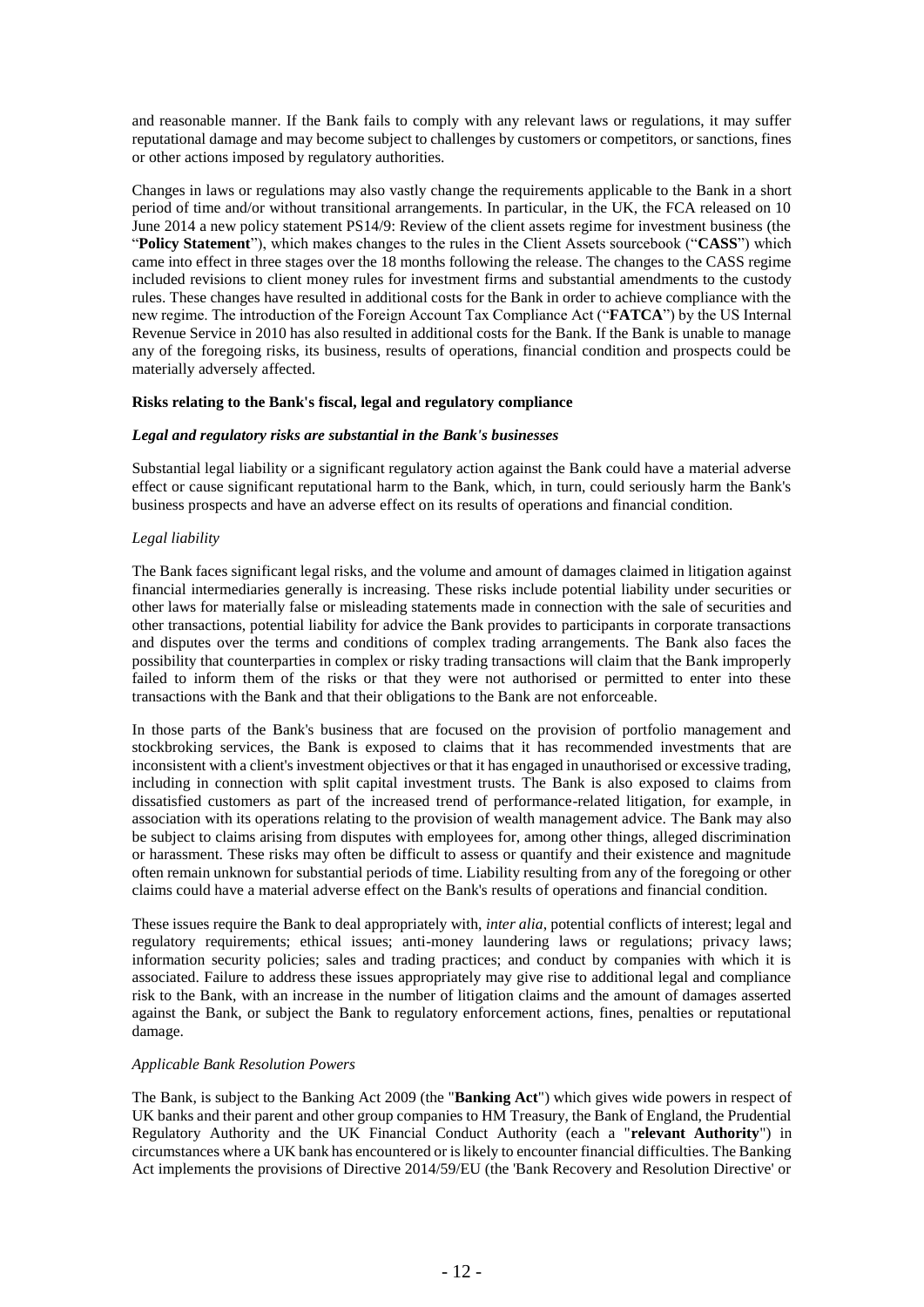"**BRRD**"). These powers include powers to: (a) transfer all or some of the securities issued by a UK bank or its parent, or all or some of the property, rights and liabilities of a UK bank or its parent (which would include the Securities), to a commercial purchaser or, in the case of securities, to HM Treasury or an HM Treasury nominee, or, in the case of property, rights or liabilities, to an entity owned by the Bank of England; (b) override any default provisions, contracts, or other agreements, including provisions that would otherwise allow a party to terminate a contract or accelerate the payment of an obligation; (c) commence certain insolvency procedures in relation to a UK bank; and (d) override, vary or impose contractual obligations, for reasonable consideration, between a UK bank or its parent and its group undertakings (including undertakings which have ceased to be members of the group), in order to enable any transferee or successor bank of the UK bank to operate effectively. The Banking Act also gives power to HM Treasury to make further amendments to the law for the purpose of enabling it to use the special resolution regime powers effectively, potentially with retrospective effect.

The powers granted to the relevant Authority under the Banking Act also include (but are not limited to) a "write-down and conversion of capital instruments" power and a "bail-in" power.

The write-down and conversion of capital instruments power may be used where the relevant Authority has determined that the institution concerned has reached the point of non-viability, but that no bail-in of instruments other than capital instruments is required (however the use of the write-down power does not preclude a subsequent use of the bail-in power) or where the conditions to resolution are met. Any writedown effected using this power must reflect the insolvency priority of the written-down claims – thus common equity must be written off in full before subordinated debt is affected. Where the write-down and conversion of capital instruments power is used, the write-down is permanent and investors receive no compensation (save that common equity tier 1 instruments may be required to be issued to holders of written-down instruments). The write-down and conversion of capital instruments power is not subject to the "no creditor worse off" safeguard.

The bail-in power gives the relevant Authority the power to cancel all or a portion of the principal amount of, or interest on, certain unsecured liabilities (which could include the Securities) of a failing financial institution or its holding company, and/or to convert certain debt claims (which could be amounts payable under the Securities) into another security, including ordinary shares of the surviving entity, if any and/or to amend or alter the terms of such claims, including the maturity of the Securities or amendment of the amount of interest payable on the Securities, or the date on which interest becomes payable, including by suspending payment for a temporary period. The Banking Act requires the relevant Authority to apply the "bail-in" power in accordance with a specified preference order which differs from the ordinary insolvency order. In particular, the relevant Authority must write-down or convert debts in the following order: (i) additional tier 1, (ii) tier 2, (iii) other subordinated claims and (iv) eligible senior claims. As a result, subordinated Securities which qualify as capital instruments may be fully or partially written down or converted even where other subordinated debt that does not qualify as capital is not affected. This could effectively subordinate such Securities to the Bank's other subordinated indebtedness that is not additional tier 1 or tier 2 capital. The claims of some creditors whose claims would rank equally with those of the Securityholders may be excluded from bail-in. The more of such creditors there are, the greater will be the impact of bail-in on the Securityholders.

Although the exercise of the bail-in power under the Banking Act is subject to certain pre-conditions, there remains uncertainty regarding the specific factors (including, but not limited to, factors outside the control of the Bank or not directly related to the Bank) which the relevant Authority would consider in deciding whether to exercise such power with respect to the Bank and its securities (including the Securities). Moreover, as the relevant Authority may have considerable discretion in relation to how and when it may exercise such power, holders of the Bank's securities may not be able to refer to publicly available criteria in order to anticipate a potential exercise of such power and consequently its potential effect on the Bank and its securities.

As well as a "write-down and conversion of capital instruments" power and a "bail-in" power, the powers of the relevant Authority under the Banking Act include the power to (i) direct the sale of the relevant financial institution or the whole or part of its business on commercial terms without requiring the consent of the shareholders or complying with the procedural requirements that would otherwise apply, (ii) transfer all or part of the business of the relevant financial institution to a "bridge institution" (an entity created for such purpose that is wholly or partially in public control) and (iii) separate assets by transferring impaired or problem assets to one or more publicly-owned asset management vehicles to allow them to be managed with a view to maximising their value through eventual sale or orderly wind-down (this can be used together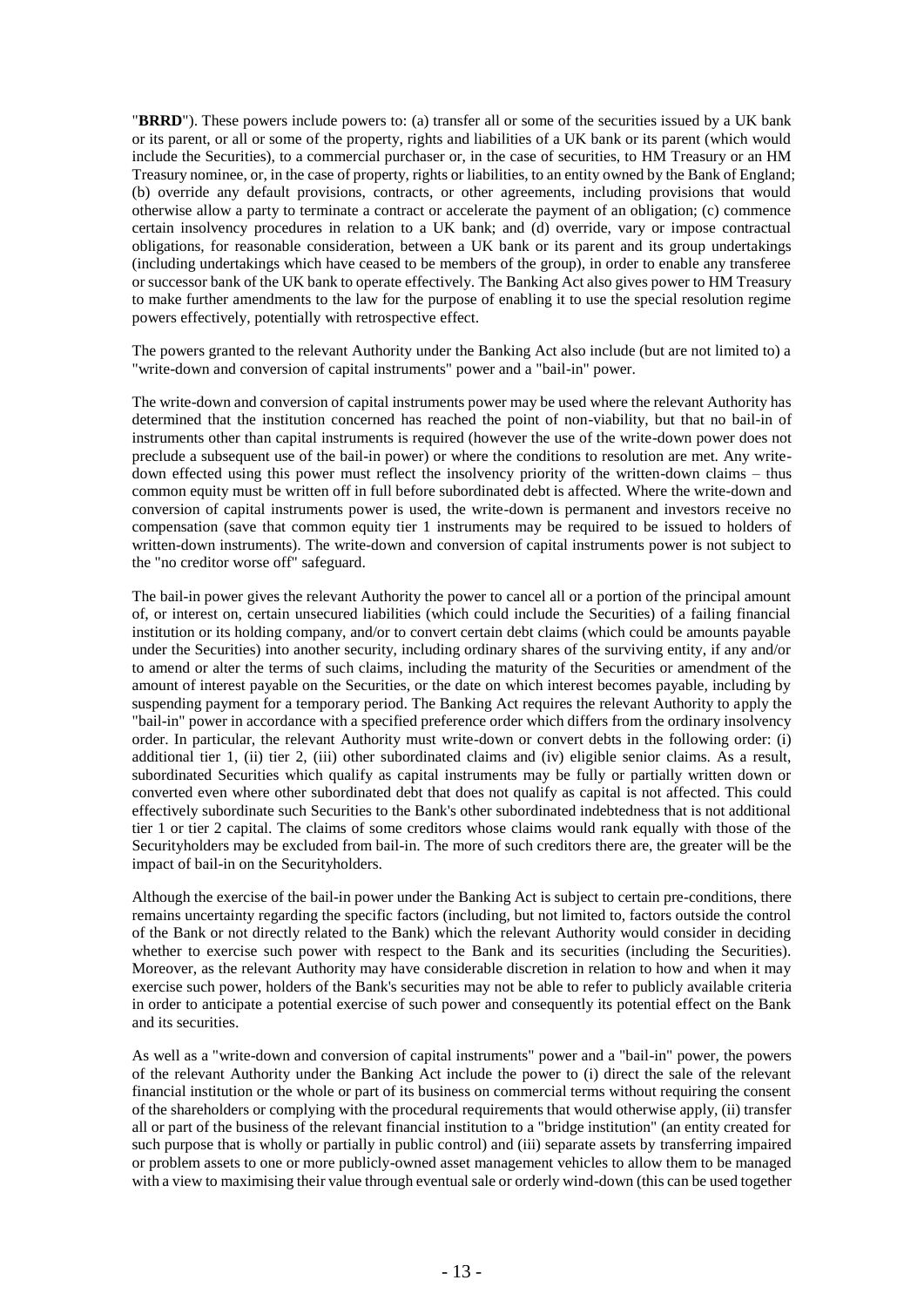with another resolution tool only). In addition, the Banking Act gives the relevant Authority power to amend the maturity date and/or any interest payment date of debt instruments or other eligible liabilities of the relevant financial institution and/or impose a temporary suspension of payments and/or discontinue the listing and admission to trading of debt instruments.

The EC has published a proposal for two Directives amending the BRRD, including amendments to ensure that certain additional instruments could be written down or converted into equity where the resolution group entity (which itself is not a resolution entity) that issues them reaches the point of non-viability, as well as amendments to give the relevant Authority the power to suspend payments including when this is needed for the effective application of one or more resolution tools. The proposed Directives have not yet been adopted so the final text of the Directives may still change.

The exercise by the relevant Authority of any of the above powers under the Banking Act (including especially the write-down and conversion of capital instruments power and the bail-in power) could lead to the holders of the Securities losing some or all of their investment. Moreover, trading behaviour in relation to the securities of the Bank (including the Securities), including market prices and volatility, may be affected by the use or any suggestion of the use of these powers and accordingly, in such circumstances, the Securities are not necessarily expected to follow the trading behaviour associated with other types of securities. There can be no assurance that the taking of any actions under the Banking Act by the relevant Authority or the manner in which its powers under the Banking Act are exercised will not materially adversely affect the rights of holders of the Securities, the market value of an investment in the Securities and/or the Bank's ability to satisfy its obligations under the Securities.

Although the BRRD also makes provisions for public financial support to be provided to an institution in resolution subject to certain conditions, it provides that the financial public support should only be used as a last resort after the relevant Authority has assessed and exploited, to the maximum extent practicable, all the resolution tools, including the bail-in power. Accordingly, it is unlikely that investors in the Securities will benefit from such support even if it were provided.

## *Financial Services Compensation Scheme*

The UK Financial Services Compensation Scheme ("**FSCS**"), the UK's statutory fund of last resort, provides compensation to customers of UK authorised financial institutions in the event that an institution which is a participating member of the FSCS is unable, or is likely to be unable, to pay claims against it.

The FSCS raises annual levies from participating members to meet its management expenses and compensation costs. Individual participating members make payments based on their level of participation (in the case of deposits, the proportion that their protected deposits represent of total protected deposits) at 31 December of the year preceding the scheme year.

Following the default of a number of deposit-takers in 2008, the FSCS has borrowed from HM Treasury to fund the compensation costs for customers of those firms. Although the majority of this loan is expected to be repaid from funds the FSCS receives from asset sales, surplus cash flow or other recoveries in relation to the assets of the firms that defaulted, any shortfall will be funded by deposit-taking participants of the FSCS.

The Bank is a participating member of the FSCS and the Bank has accrued £1.2 million for its share of levies that will be raised by the FSCS. The accrual is based on estimates for the interest the FSCS will pay on the loan and estimates of the level of the Bank's market participation in the relevant periods. Interest will continue to accrue to the FSCS on the HM Treasury loan and will form part of future FSCS levies.

At the date of this Registration Document, it is not possible to estimate whether there will ultimately be additional levies on the industry, the level of the Bank's market participation or other factors that may affect the amounts or timing of amounts that may ultimately become payable, nor the effect that such levies may have upon operating results in any particular financial period.

## *Other regulatory risks*

The Bank is subject to extensive regulation by governmental and other regulatory organisations in the jurisdictions in which it operates around the world, including, in particular, the PRA and FCA in the UK.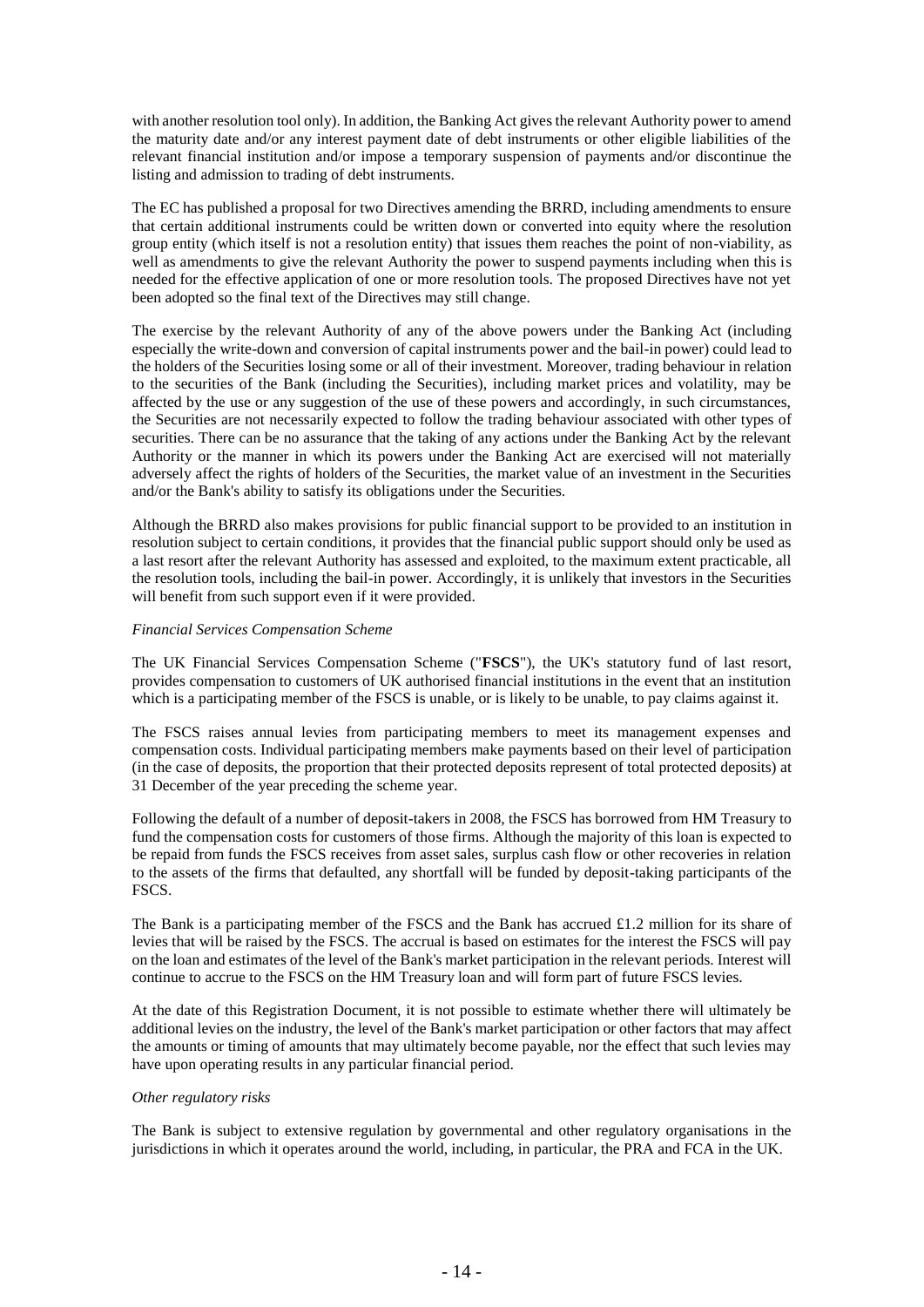In addition, the Bank is subject to extensive and increasing legislation, regulation, accounting standards and changing interpretations thereof in the various countries in which it operates. The requirements imposed by the Bank's regulators, including capital adequacy, are designed to ensure the integrity of financial markets and to protect customers and other third parties who deal with the Bank.

In addition, new laws are introduced and existing laws are amended from time to time, including tax, consumer protection, privacy and other legislation, which affect the environment in which the Bank operates. Governmental policies and regulatory changes in the other areas which could affect the Bank, include:

- the monetary, interest rate and other policies of central banks and regulatory authorities;
- general changes in government or regulatory policy or changes in regulatory regimes that may significantly influence investor decisions in particular markets in which the Bank operates or may increase the costs of doing business in those markets;
- other general changes in the regulatory requirements, such as prudential rules relating to the capital adequacy and liquidity framework;
- changes in competition and pricing environments;
- further developments in the financial reporting environment:
- further developments in the corporate governance, conduct of business and employee compensation environments;
- expropriation, nationalisation, confiscation of assets and changes in legislation relating to foreign ownership; and
- other unfavourable political or diplomatic developments or legal uncertainty which, in turn, may affect demand for the Bank's products and services.

Consequently, changes in these governmental policies and regulation may limit the Bank's activities, which could have an adverse effect on the Bank's results.

It is widely expected that as a result of recent interventions by governments in response to global economic conditions, there will be a substantial increase in government regulation and supervision of the financial services industry, including the imposition of higher capital requirements, heightened disclosure standards and restrictions on certain types of transaction structures. If enacted, such new regulations could significantly impact the profitability and results of firms operating within the financial services industry, including the Bank, or could require those affected to enter into business transactions that are not otherwise part of their preferred strategies, prevent the continuation of current lines of operations, restrict the type or volume of transactions which may be entered into or set limits on, or require the modification of, rates or fees that may be charged on certain loan or other products. Such new regulations may also result in increased compliance costs and limitations on the ability of the Bank or others within the financial services industry to pursue business opportunities.

Further changes to the regulatory requirements applicable to the Bank, in particular in the UK, whether resulting from recent events in the credit markets or otherwise, could materially affect its business, the products and services it offers and the value of its assets.

## **Tax-related risks**

## *The Bank is subject to the substance and interpretation of tax laws in all countries in which it operates. A number of double taxation agreements entered into between countries also affect the taxation of the Bank.*

Tax risk is the risk associated with changes in tax law or in the interpretation of tax law. It also includes the risk of changes in tax rates and the risk of consequences arising from failure to comply with procedures required by tax authorities. Failure to manage tax risks could lead to increased tax charges, including financial or operating penalties, for not complying as required with tax laws. Action by governments to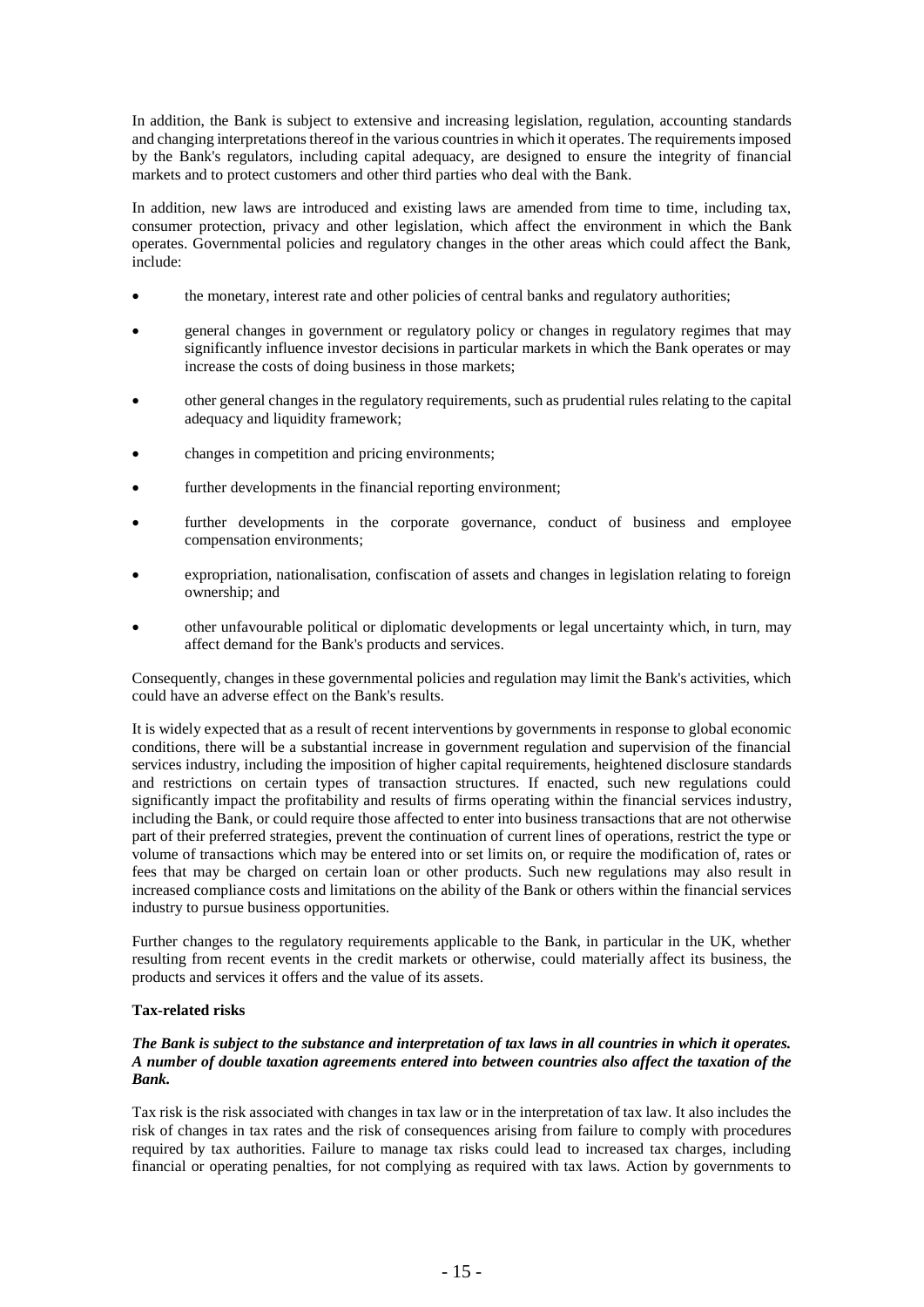increase tax rates or to impose additional taxes would reduce the profitability of the Bank. Revisions to tax legislation or to its interpretation might also affect the Bank's results in the future.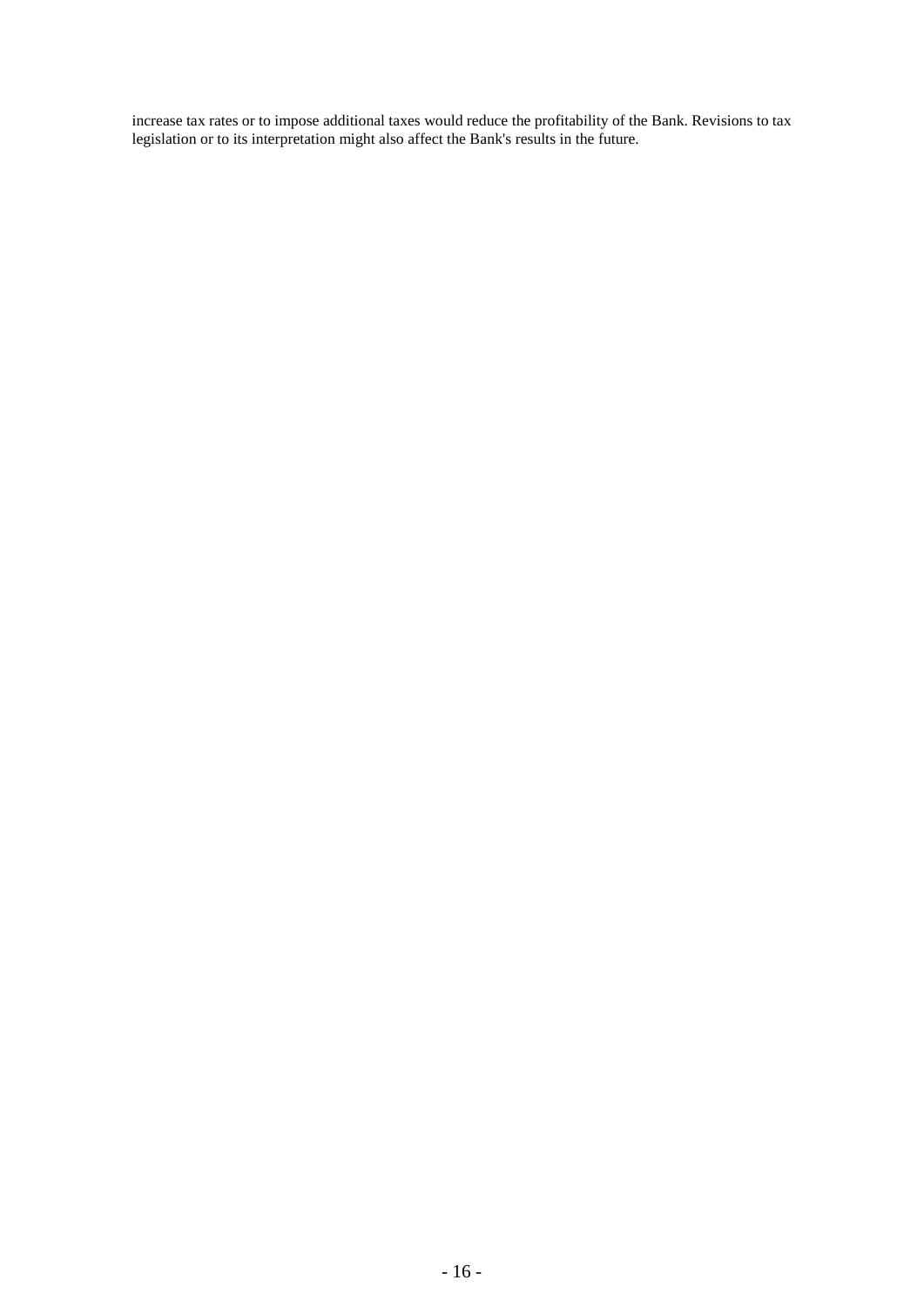#### **DOCUMENTS INCORPORATED BY REFERENCE**

This Registration Document should be read and construed in conjunction with the following documents, which shall be incorporated in, and form part of, this Registration Document:

- (i) the annual report (including the auditors' report and audited consolidated annual financial statements) for the financial year ended 31 March 2017 of the Bank, which has previously been published and filed with the FCA (the "**2017 Annual Report**"); and
- (ii) the annual report (including the auditors' report and audited consolidated annual financial statements) for the financial year ended 31 March 2018 of the Bank, which has previously been published and filed with the FCA (the "**2018 Annual Report** "),

save that any statement contained herein or in a document which is incorporated by reference herein shall be modified or superseded for the purpose of this Registration Document to the extent that a statement contained in any supplementary prospectus published after the date of this Registration Document expressly or impliedly modifies or supersedes such earlier statement.

The documents incorporated by reference in this Registration Document have been published and filed with the FCA in the last 12 months and/or announced through the Regulatory News Service.

The documents incorporated by reference in this Registration Document shall not include any documents which are themselves incorporated by reference in such incorporated documents ("**daisy chained**" documents). Such daisy chained documents incorporated by reference in any of the financial statements listed above as being incorporated by reference in this Registration Document shall not form part of this Registration Document.

Copies of the documents incorporated by reference in this Registration Document can be obtained from (i) the registered office of the Bank and from the specified offices of Deutsche Bank AG, London Branch, Computershare Investor Services Plc and Skandinaviska Enskilda Banken AB, which shall include any successors (the "**Paying Agents**"), and (ii) the website of the Regulatory News Service operated by the London Stock Exchange (the "**RNS**") at:

- 1. [http://www.rns-pdf.londonstockexchange.com/rns/1070K\\_-2017-7-4.pdf](http://www.rns-pdf.londonstockexchange.com/rns/1070K_-2017-7-4.pdf)
- 2. [https://www.londonstockexchange.com/exchange/news/market-news/market-news](https://www.londonstockexchange.com/exchange/news/market-news/market-news-detail/54YA/13699798.html)[detail/54YA/13699798.html](https://www.londonstockexchange.com/exchange/news/market-news/market-news-detail/54YA/13699798.html)

Neither the Bank nor any Agent accepts responsibility for the information appearing on any websites mentioned in this Registration Document. For the avoidance of doubt, the information appearing on any websites and pages does not form part of this Registration Document save to the extent expressly incorporated by reference herein.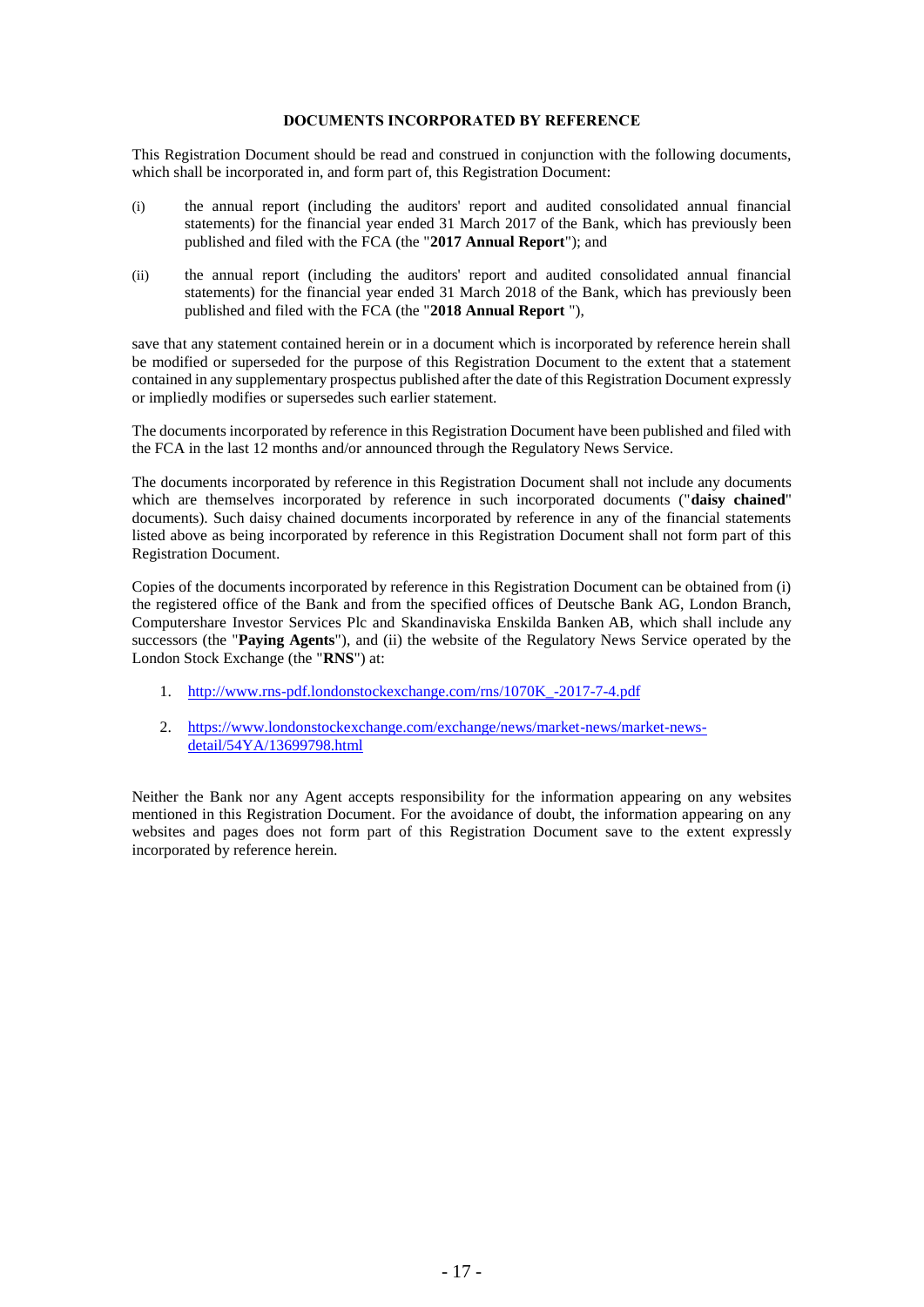#### **BUSINESS DESCRIPTION OF THE BANK**

*All references in this section of this Registration Document to "Bank" and "Issuer" refer to Investec Bank plc, all references to "Group" refer to Investec Bank plc and its subsidiary undertakings and all references to "Investec Group" refer to Investec plc and Investec Limited.*

#### **Introduction**

Investec plc and Investec Limited (together, the "**Investec Group**") is an international specialist bank and asset manager that provides a diverse range of financial products and services to a select client base in its principal markets, the UK and Europe, Australia/Asia and South Africa, as well as certain other countries (*for more information, see pages 6-8 of the 2018 Annual Report*).

The Investec Group was founded as a leasing company in Johannesburg, South Africa, in 1974. It acquired a banking licence in 1980 and was listed on the JSE Limited South Africa ("**JSE**") in 1986.

In 1992 the Investec Group made its first international acquisition, in the UK, when it acquired Allied Trust Bank, which has since been renamed Investec Bank plc.

#### **Group Structure**

On 22 July 2002, the Investec Group implemented a dual listed companies ("**DLC**") structure pursuant to which the majority of the group's non-Southern African subsidiaries were placed into Investec plc, which was previously a wholly owned subsidiary of Investec Group Limited (now Investec Limited). Investec plc was unbundled from Investec Group Limited and listed on the London Stock Exchange, with a secondary listing on the JSE. As a result of the DLC structure, Investec plc and Investec Limited together formed a single economic enterprise (the Investec Group).

Creditors, however, are ring-fenced to either Investec plc or Investec Limited as there are no crossguarantees between the companies (*for more information, see pages 6-8 of the 2018 Annual Report*).

The Investec Group has since expanded through a combination of organic growth and a series of strategic acquisitions.



#### **DLC structure**

Investec plc is the holding company of the majority of the Investec Group's non-Southern African operations. The ultimate holding and controlling company of the Bank is Investec plc. The Bank is the main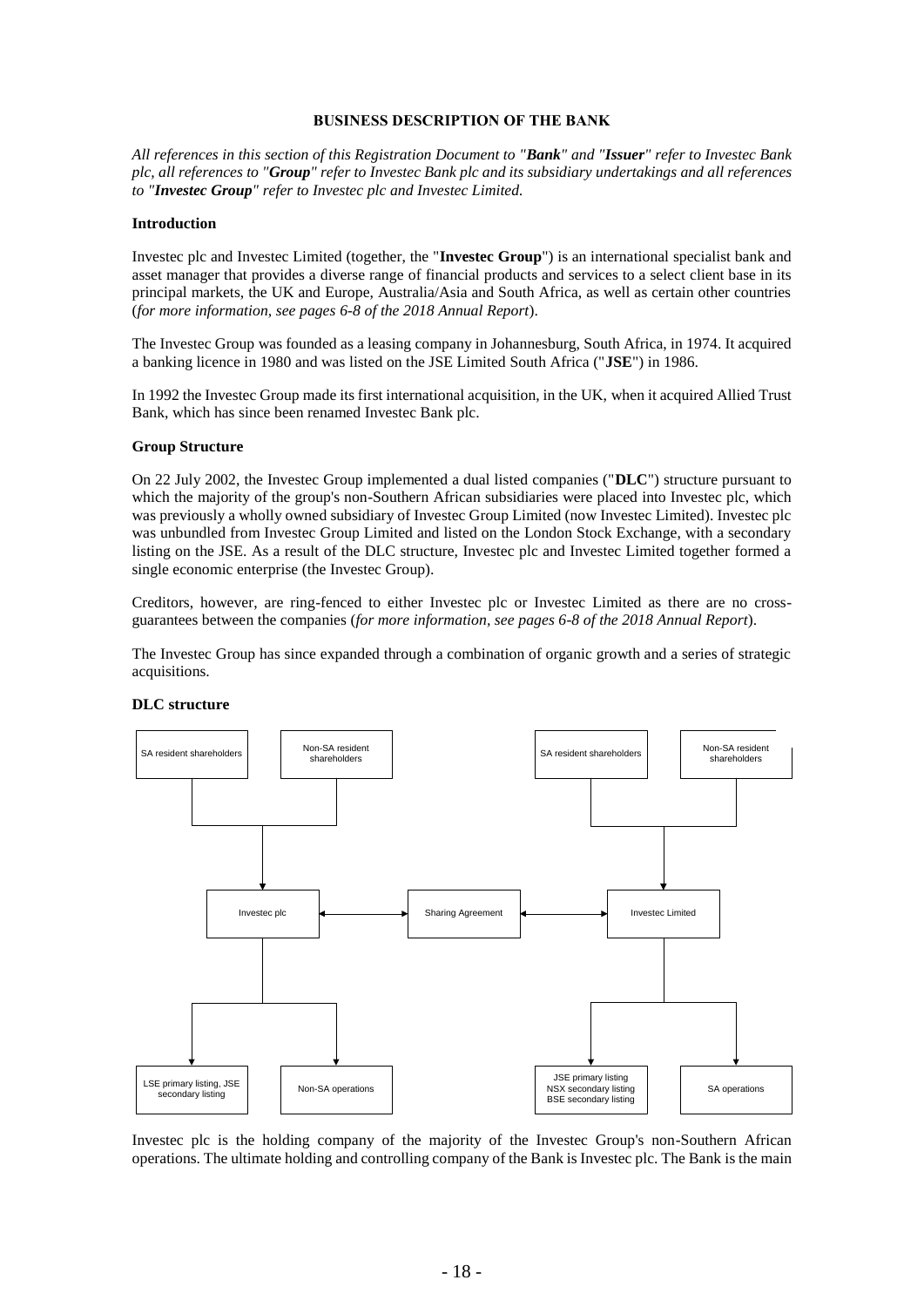banking subsidiary of Investec plc. The businesses of the Bank include Wealth & Investment and Specialist Banking. The following diagram is a simplified group structure for Investec plc.

## **Organisational structure as at 31 March 2018**



Investec Bank plc's immediate parent undertaking is Investec 1 Limited. Investec Bank plc's ultimate parent undertaking and holding company is Investec plc.

The Issuer is not dependent on Investec plc.

## **Ratings**

| <b>Invested Bank plc (IBP)</b>                               |      | <b>Definition</b>                                                                                                                                                                                                                                                                                           |  |
|--------------------------------------------------------------|------|-------------------------------------------------------------------------------------------------------------------------------------------------------------------------------------------------------------------------------------------------------------------------------------------------------------|--|
| Moody's<br><b>Service</b><br>Investor<br>Limited ("Moodys"") |      |                                                                                                                                                                                                                                                                                                             |  |
| Baseline credit assessment (BCA)<br>and Adjusted BCA         | baa2 | Issuers assessed baa are judged to have medium-grade<br>intrinsic, or standalone, financial strength, and thus<br>subject to moderate credit risk and, as such, may<br>possess certain speculative credit elements absent any<br>possibility of extraordinary support from an affiliate or<br>a government. |  |
| Long-term rating                                             | A2   | Obligations rated A are judged to be upper-medium<br>grade and are subject to low credit risk.                                                                                                                                                                                                              |  |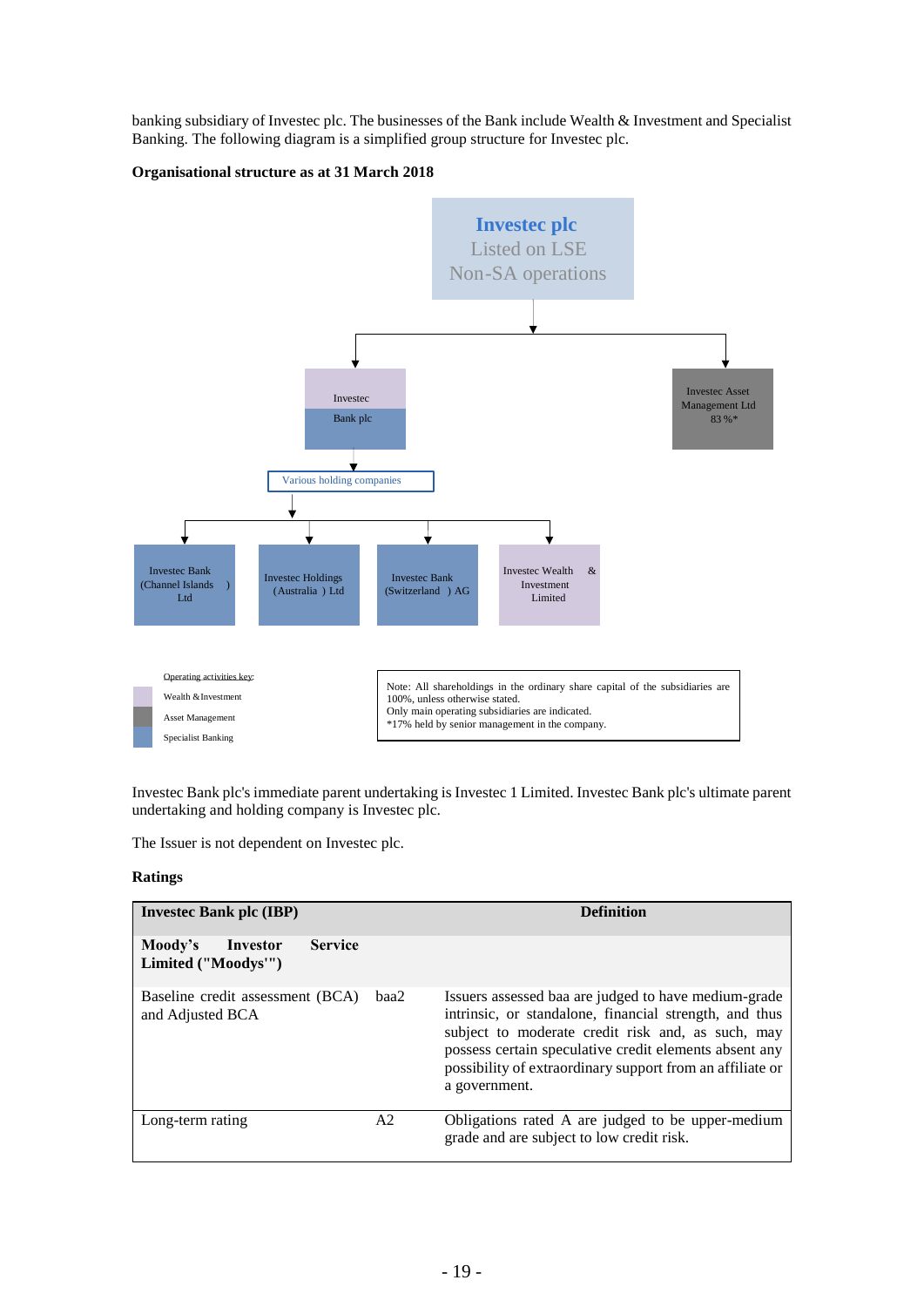| <b>Invested Bank plc (IBP)</b>             |                |                | <b>Definition</b>                                                                                                                                                                                                                                                                                                                                                                                                                                                                                |
|--------------------------------------------|----------------|----------------|--------------------------------------------------------------------------------------------------------------------------------------------------------------------------------------------------------------------------------------------------------------------------------------------------------------------------------------------------------------------------------------------------------------------------------------------------------------------------------------------------|
| Short-term rating                          |                | Prime-1        | Issuers (or supporting institutions) rated Prime-1 are<br>judged to have a superior ability to repay short-term<br>debt obligations.                                                                                                                                                                                                                                                                                                                                                             |
| <b>Fitch Ratings Limited ("Fitch")</b>     |                |                |                                                                                                                                                                                                                                                                                                                                                                                                                                                                                                  |
| Viability rating                           |                | $bbb+$         | Ratings<br>Viability<br>the<br>intrinsic<br>measure<br>creditworthiness of a financial institution, and reflect<br>Fitch's opinion on the likelihood that the entity will<br>fail. 'bbb' ratings denote good prospects for ongoing<br>viability. The bank's fundamentals are adequate, such<br>that there is a low risk that it would have to rely on<br>extraordinary support to avoid default. However,<br>adverse business or economic conditions are more<br>likely to impair this capacity. |
| Support rating                             |                | 5              | Fitch's view of the likelihood of external support being<br>made available in case of need. A rating of 5 implies<br>Fitch's view that there is a possibility of external<br>support, but it cannot be relied upon.                                                                                                                                                                                                                                                                              |
| Long-term rating                           |                | $BBB+$         | Fitch considers that expectations of default risk are<br>currently low. The Issuer's capacity for payment of<br>financial commitments is considered adequate but<br>adverse business or economic conditions are more<br>likely to impair this capacity.                                                                                                                                                                                                                                          |
| Short-term rating                          |                | F <sub>2</sub> | A short-term issuer or obligation rating is based in all<br>cases on the short-term vulnerability to default of the<br>rated entity. F2 indicates good intrinsic capacity for<br>timely payment of financial commitments.                                                                                                                                                                                                                                                                        |
| <b>Global Credit Rating</b>                |                |                |                                                                                                                                                                                                                                                                                                                                                                                                                                                                                                  |
| Long-term rating                           |                | $BBB+$         | A long term debt rating of 'BBB' means Global Credit<br>Rating is of the opinion that the issuer has adequate<br>protection factors and is considered sufficient for<br>prudent investment. However, there is considerable<br>variability in risk during economic cycles.                                                                                                                                                                                                                        |
| Short-term rating                          |                | A2             | A short term debt rating rates an organisation's general<br>unsecured creditworthiness over the short term (i.e.<br>over a 12 month period). A2 indicates good certainty<br>of timely payment. Liquidity factors and company<br>fundamentals are sound. Although ongoing funding<br>needs may enlarge total financing requirements, access<br>to capital markets is good. Risk factors are small.                                                                                                |
| Invested plc (holding company)             |                |                |                                                                                                                                                                                                                                                                                                                                                                                                                                                                                                  |
| Moody's<br>Investor<br>Limited ("Moody's") | <b>Service</b> |                |                                                                                                                                                                                                                                                                                                                                                                                                                                                                                                  |
| Long-term rating                           |                | Baa1           | Obligations rated Baa are judged to be medium-grade<br>and subject to moderate credit risk and as such may<br>possess certain speculative characteristics.                                                                                                                                                                                                                                                                                                                                       |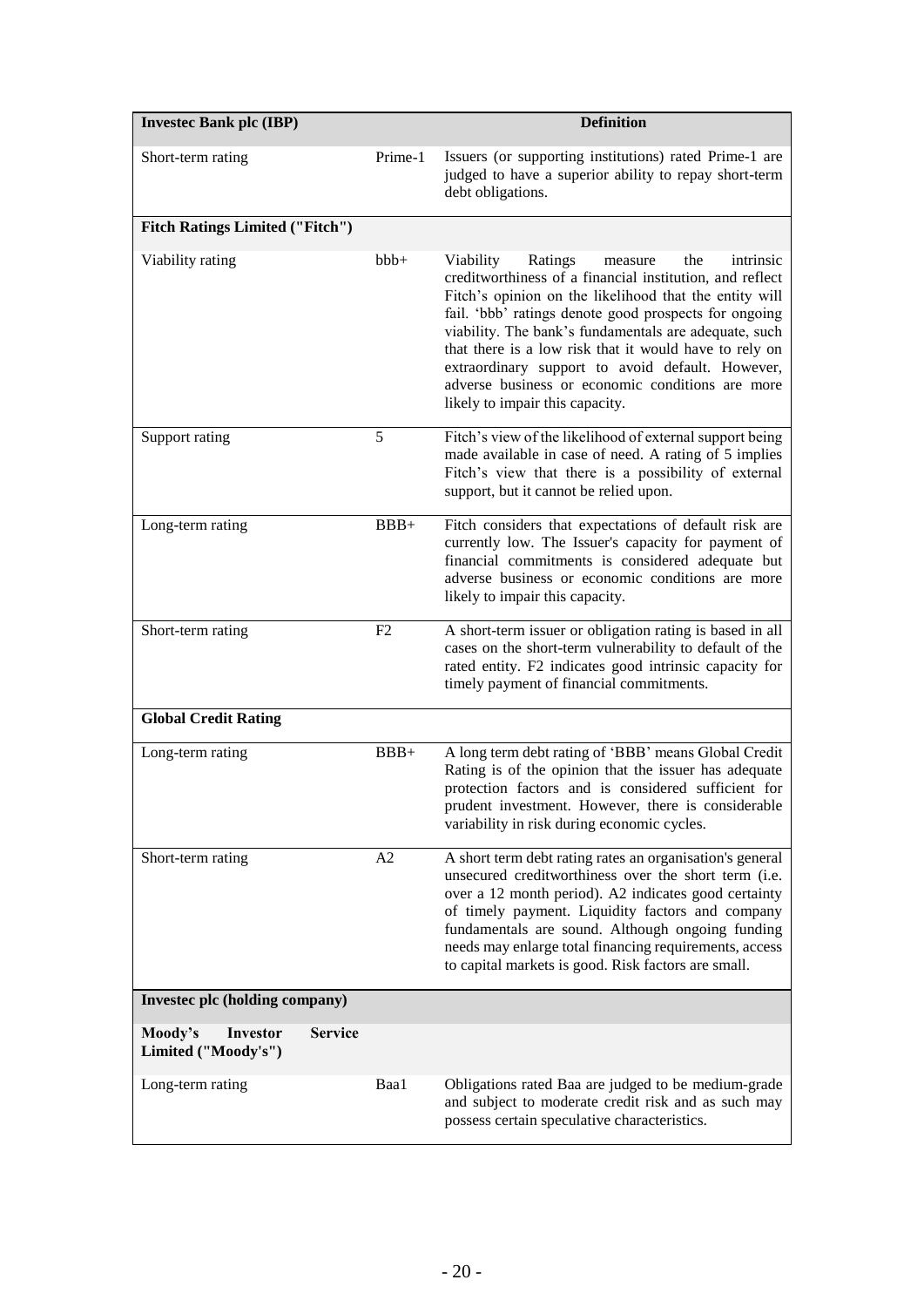| <b>Invested Bank plc (IBP)</b> |         | <b>Definition</b>                                                                                                             |
|--------------------------------|---------|-------------------------------------------------------------------------------------------------------------------------------|
| Short-term rating              | Prime-2 | Issuers (or supporting institutions) rated Prime-2 are<br>judged to have a strong ability to repay short-term<br>obligations. |
|                                |         |                                                                                                                               |

Each of Fitch and Moody's is a credit rating agency established and operating in the European Community and registered in accordance with Regulation (EU) No 1060/2009, as amended (the "**CRA Regulation**"). Global Credit Rating is not established in the European Economic Area and is not certified under the CRA Regulation.

## **Activities of the Bank**

The businesses of the Bank include Wealth & Investment and Specialist Banking.

## **Wealth & Investment**

Investec Wealth & Investment offers its clients comfort in its scale, international reach and depth of investment processes.

The UK operation is conducted through Investec Wealth & Investment Limited. The other Wealth & Investment operations are conducted through Investec Bank Switzerland, Investec Wealth & Investment Ireland, Investec Wealth & Investment Channel Islands and in Hong Kong, through Investec Capital Asia Limited.

Over 1300 staff operate from offices located throughout the above jurisdictions, with combined funds under management of £36.9 billion. Investec Wealth & Investment is one of the UK's leading providers of private client investment management services (*for more information, see page 7 of the 2018 Annual Report*).

The services provided by Investec Wealth & Investment include:

- Investments and savings
	- Discretionary and advisory portfolio management services for private clients
	- Specialist investment management services for charities, pension schemes and trusts
	- Independent financial planning advice for private clients
	- Specialist portfolio management services for international clients.
- Pensions and retirement
	- Discretionary investment management for company pension and Self Invested Personal Pensions (SIPPs)
	- Advice and guidance on pension schemes.

#### Financial planning

- Estate planning
- Retirement planning
- Bespoke advice and independent financial reviews.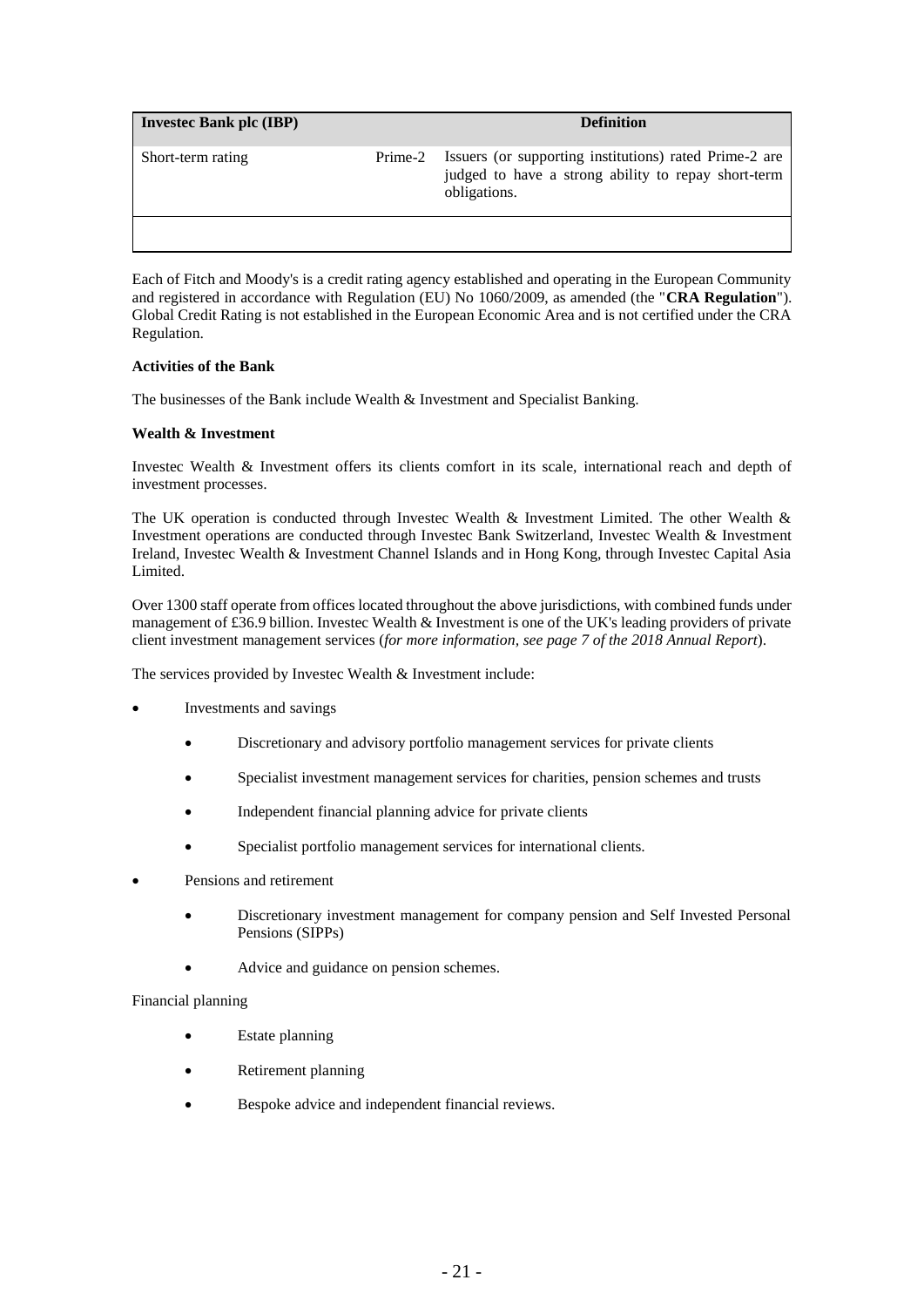#### **Specialist Banking**

The Bank operates as a specialist bank, focusing on three key areas of activity: Corporate and Institutional Banking, Investment and Private Banking activities. Each business provides specialised products and services to defined target markets.



#### *Corporate and Institutional Banking Activities*

The Bank's Corporate and Institutional Banking business is a client focused business concentrating on traditional lending and debt origination activities, as well as the provision of advisory services and treasury and trading services that are customer-flow related. The Bank's target market includes small, mid-sized and listed corporates, the private equity community and institutions. In addition the Bank provides niche, specialist solutions in aircraft, project and resource finance (*for more information, see page 6 of the 2018 Annual Report*).

#### *Investment Activities*

The principal investments businesses focus on providing capital to entrepreneurs and management teams to allow them to further grow their ambitions. Investments are assessed on a case-by-case basis, with the aim to deliver returns on a risk-adjusted basis (*for more information, see page 6 of the 2018 Annual Report*).

The Bank's property business focuses on property fund management and property investments.

#### *Private Banking Activities*

Private client offering providing high-tech and high touch day-to-day banking, savings, financing and foreign exchange tailored to suit the clients' needs.

The Bank's target market includes high net worth individuals, wealthy entrepreneurs, high-income professionals, owner managers in mid-market companies and sophisticated investors *(for more information, see page 6 of the 2018 Annual Report)*.

#### *Trend information*

The Bank, in its audited consolidated financial statements for the year ended 31 March 2018, reported operating profit before goodwill and acquired intangibles and after non-controlling interests of £136.3 million (2017: £161.1 million). The Specialist Bank continued to see good growth in loan portfolios and client activity which supported solid growth in net interest income. This was partially offset by lower investment and trading income, following particularly strong investment banking and client flow activity levels in the prior year. The Wealth & Investment business benefited from higher average funds under management and positive net inflows. Growth in costs primarily reflects planned investment in growing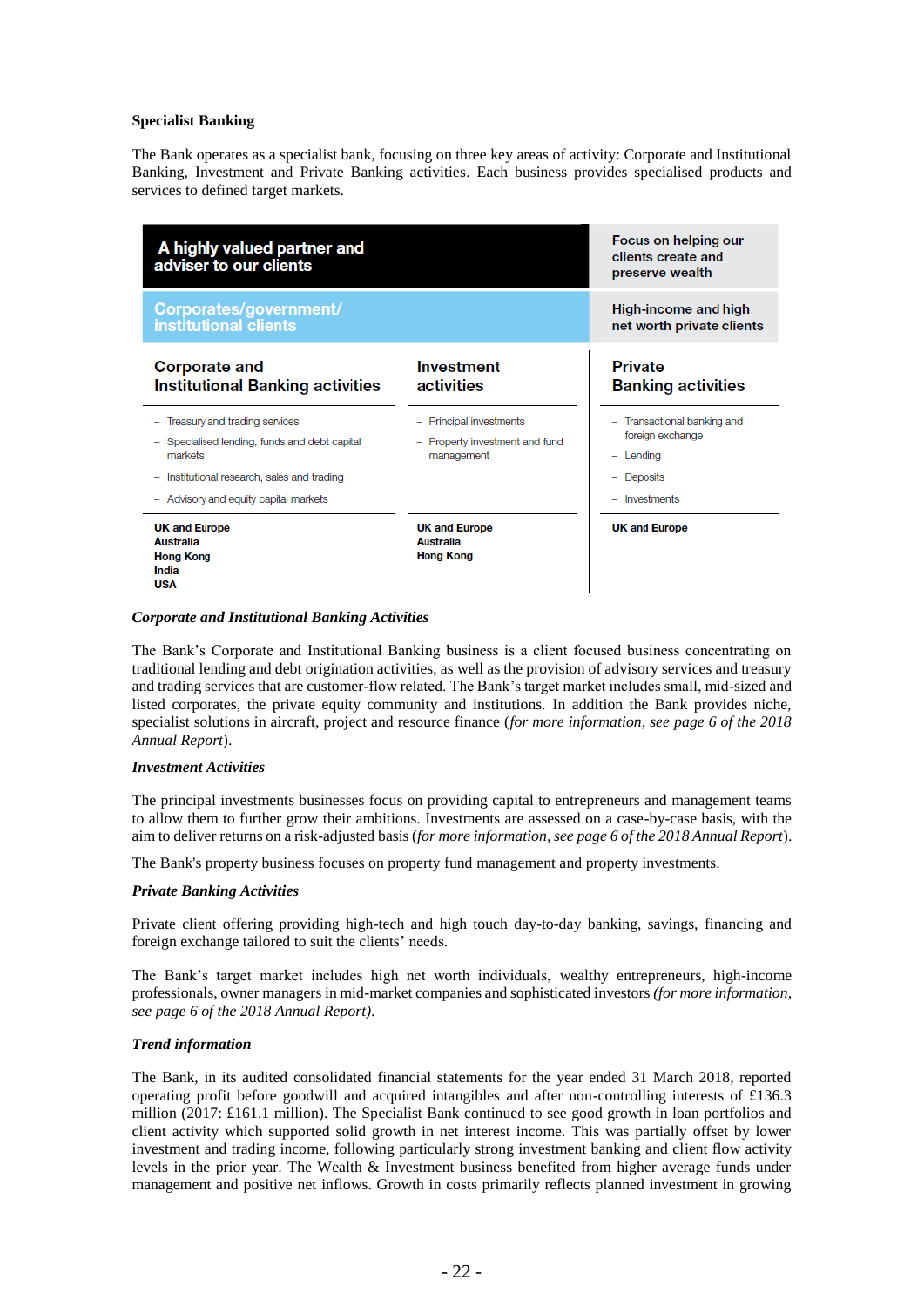the client franchise businesses, notably for the continued build out of the private client offerings. Impairments on the legacy loan portfolio increased in anticipation of accelerated exits of certain assets in line with the strategy of managing down this portfolio.

The balance sheet remains strong, supported by sound capital and liquidity ratios. At 31 March 2018, the Bank had £5.6 billion of cash and near cash to support its activities, representing 46.8% of its customer deposits. Customer deposits have increased by 6.0% since 31 March 2017 to £12.0 billion at 31 March 2018. The Bank's loan to deposit ratio was 80.7% as at 31 March 2018 (31 March 2017: 76.2%). At 31 March 2018, the Bank's total capital adequacy ratio was 16.5%, common equity tier 1 (CET1) ratio was 11.8% and its leverage ratio was 8.5%. These disclosures incorporate the deduction of foreseeable charges and dividends as required by the Capital Requirements Regulation and European Banking Authority technical standards. Excluding this deduction, the CET1 ratio would be 0.13% higher. The credit loss charge as a percentage of average gross core loans and advances was 1.14% (2017: 0.90%). The Bank's gearing ratio remains low with total assets to equity at 9.1 times at 31 March 2018. (For more information, see pages 9-13 of the 2018 Annual Report).

## **Regulation and Risk Management**

#### *Regulation*

The FSA (now the PRA and the FCA) and the South African Reserve Bank ("**SARB**") entered into a Memorandum of Understanding in 2002 which sets out the basis upon which the Investec Group as a whole will be regulated and how these two main regulators will co-operate. The SARB undertakes consolidated supervision of Investec Limited and its subsidiaries as well as acting as lead regulator of the Investec Group as a whole. The FCA and PRA undertake consolidated supervision of Investec plc and its subsidiaries.

Accordingly, the Bank is authorised by the PRA and regulated by the FCA and the PRA. The Bank is therefore subject to PRA limits and capital adequacy requirements. In addition the Bank, through its operating subsidiaries, operates in a variety of other extensively regulated jurisdictions including Australia and Ireland, where it has obtained all necessary regulatory authorisations.

#### *Risk Management*

The Investec Group recognises that an effective risk management function is fundamental to its business. Taking international best practice into account, its comprehensive risk management process involves identifying, quantifying, managing and mitigating the risks associated with each of the businesses.

#### *Risk awareness, control and compliance*

Group Risk Management monitors, manages and reports on risks to ensure that they are within the stated risk appetite mandated by the board of directors through the board risk and capital committee.

The group monitors and controls risk exposure through independent Credit, Market, Liquidity, Operational, Legal Risk Internal Audit and Compliance teams. This approach is core to assuming a tolerable risk and reward profile, helping to pursue controlled growth across the business.

Group Risk Management operates within an integrated geographical and divisional structure, in line with management approach, ensuring that the appropriate processes are used to address all risks across the group. There are specialist divisions in the UK and smaller risk divisions in other regions, tasked with promoting sound risk management practices.

Risk Management units are locally responsive yet globally aware. This helps to ensure that all initiatives and businesses operate within defined risk parameters and objectives, continually seeking new ways to enhance techniques.

In the ordinary course of business, the business is exposed to various risks, including credit, market, interest rate and liquidity, operational, legal and reputational risks.

## *Loan administration and loan loss provisioning*

The Bank's loan administration and loan loss provisioning process addresses the risk that counterparties will be unable or unwilling to meet their obligations to the Bank as they fall due or that the credit quality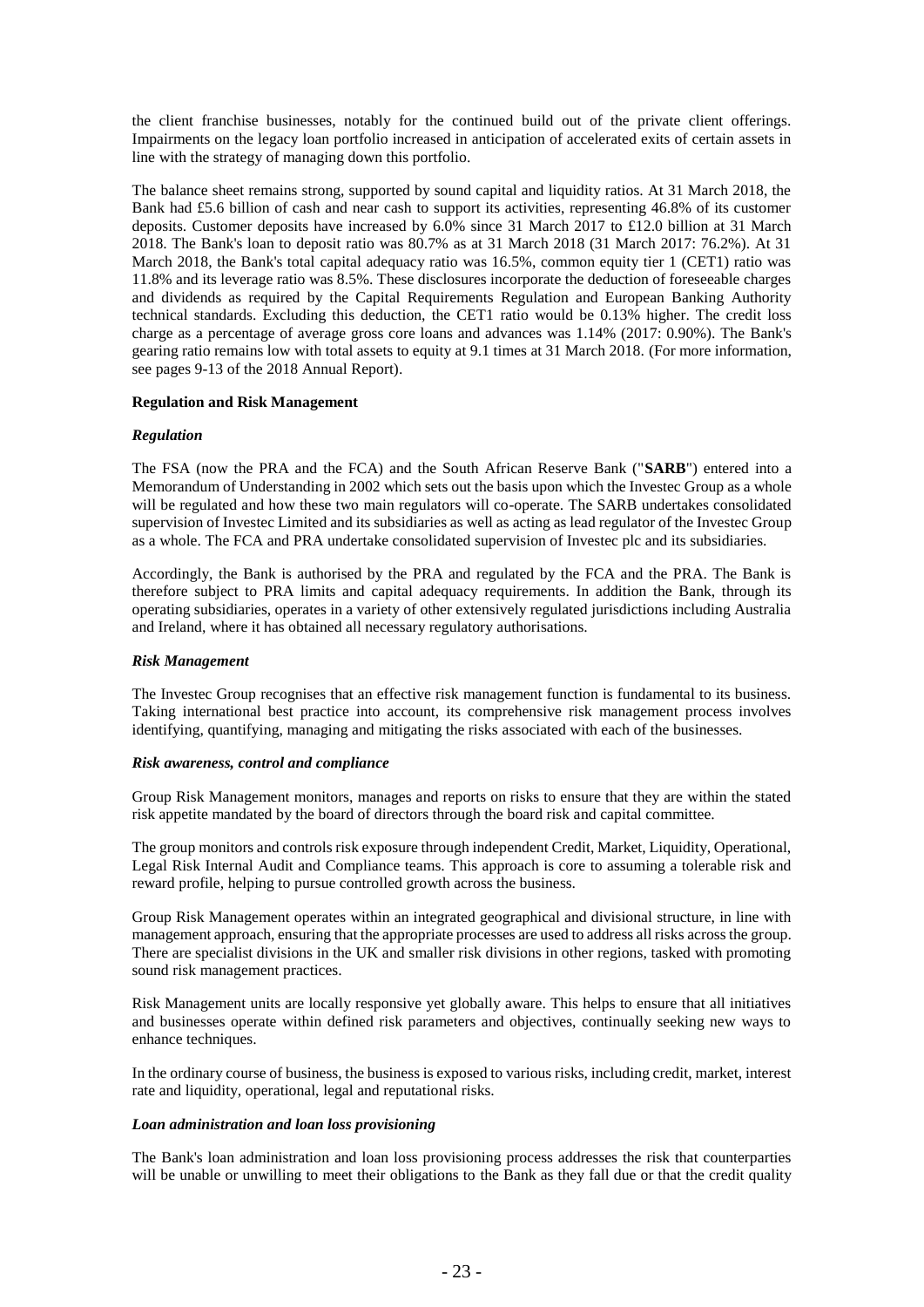of third parties to whom the Bank is exposed deteriorates. Credit risk arises when funds are extended, committed, invested or otherwise exposed through contractual agreements, whether reflected on or off balance sheet. The Bank's risk management policies cover geographical, product, market and individual counterparty concentrations. All exposures are reviewed frequently against approved limits, independently of each business unit. Excesses are reported/escalated to Credit, Management, Executive Risk Review Forum and Board Risk and Capital Committee as required (amongst other things).

A tiered system of credit committees has been created in order to attempt to procure that credit exposures are authorised at an appropriate level of seniority. The main UK Group Credit Committee includes executive directors and senior management independent of the line management function. All credit committees are required to reach a unanimous consensus before authorising a credit exposure and each approval is signed by a valid quorum.

Credit limits on all lending, including treasury and interbank lines, are reviewed at least annually. The arrears policy is strictly controlled and regular reviews are held to evaluate the necessity and adequacy of specific provisions and whether the suspension of interest charged to the customer is required. Arrears Committees regularly review delinquent facilities. They ensure that an agreed strategy for remedial action is implemented and that specific provisions are made where necessary.

The Bank has a focused business strategy and has considerable expertise in its chosen sectors. The majority of the Bank's lending, excluding interbank placements, are predominantly to UK and European clients and is secured on assets and is amortising. On a geographical basis, approximately 83% of the Bank's core loan exposure, is to the UK domestic market and Europe. Risk limits permit only modest exposure to South Africa and minimal exposure to other emerging markets (*for more information, see page 66 of the 2018 Annual Report and the section 'Risk Management' generally*).

## **Dividend policy of Investec Group and the Bank**

The Investec Group's dividend policy is to maintain a dividend cover of between 1.7 and 3.5 times based on earnings per share of the combined Investec Group (incorporating the results of Investec plc and Investec Limited) before goodwill and non-operating items.

In determining the level of dividend to be paid in respect of any financial period, the management of the Bank has regard to, among other factors, its capital position and requirements, the profits generated in respect of such period in relation to the general profits trend of the Bank, its strategy and certain regulatory and tax considerations. The Bank would not expect to recommend dividends such that it would distribute in excess of 80% of its consolidated profit before goodwill and non-operating items but after tax for the relevant period.

The holders of shares in Investec plc and Investec Limited will share proportionately on a per share basis all dividends declared by the Investec Group. Where possible, each of Investec plc and Investec Limited will pay such dividends to their respective shareholders. However, the DLC structure makes provision through dividend access trusts for either company to pay a dividend directly to the shareholders of the other. As of 31 March 2018, Investec plc had issued 68% of the combined issued ordinary share capital of Investec plc and Investec Limited.

Investec plc will, in turn, require sufficient dividends from the Bank and its other subsidiaries to establish sufficient distributable funds to pay its share of the DLC dividend.

#### **Directors**

The names of the directors of the Bank, the business address of each of whom, in their capacity as directors of the Bank, is 30 Gresham Street, London EC2V 7QP, and their respective principal outside activities are as follows:

| <b>Name</b>        | Role                    | <b>Principal outside activities</b>         |  |
|--------------------|-------------------------|---------------------------------------------|--|
| Brian Stevenson    | Non-executive chairman  | <b>None</b>                                 |  |
| David van der Walt | Chief Executive Officer | Joint Global Head of the Specialist<br>Bank |  |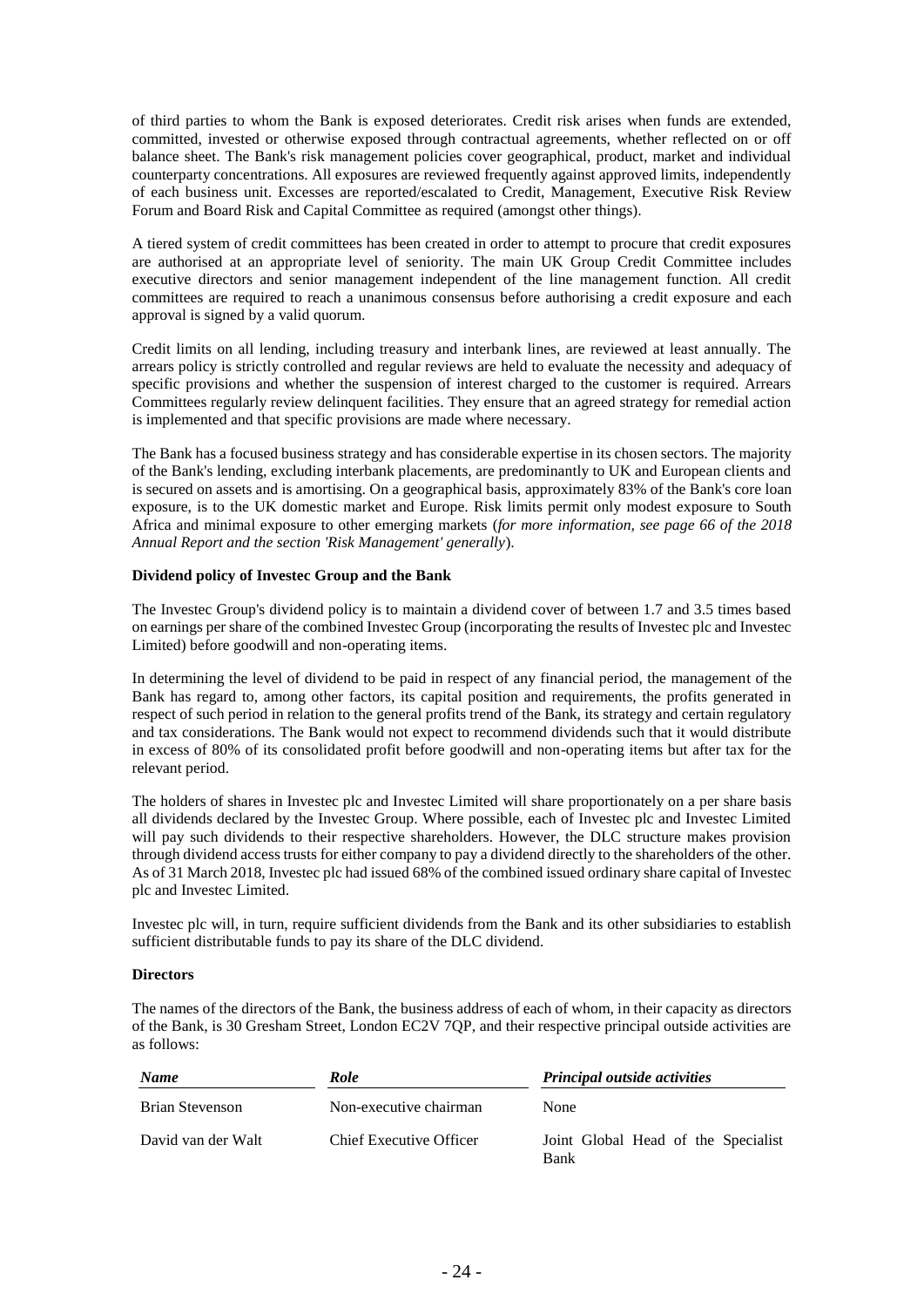| <b>Name</b>                                     | Role                                     | Principal outside activities                                                                                 |
|-------------------------------------------------|------------------------------------------|--------------------------------------------------------------------------------------------------------------|
| Ian Wohlman                                     | <b>Executive director</b>                | Head of Conduct and Governance –<br>UK and Europe                                                            |
| Kevin McKenna                                   | Executive director                       | Chief Operating Officer of the Bank                                                                          |
| <b>Bernard Kantor</b>                           | Executive director                       | Managing Director of Invested plc and<br>Investec Limited, director of Investec<br><b>Bank Limited</b>       |
| Stephen Koseff                                  | Executive director                       | Chief Executive Officer of Invested plc<br>and Invested Limited, director of<br><b>Investec Bank Limited</b> |
| Haruko Fukuda                                   | Non-executive director                   | None                                                                                                         |
| David Friedland                                 | Non-executive director                   | Director of Invested plc and Invested<br>Limited                                                             |
| James Kieran (Ciaran)<br>Colum Whelan           | <b>Executive director</b>                | Joint Global Head of the Specialist<br>Bank                                                                  |
| <b>Ruth Leas</b>                                | Executive director                       | Chief Risk Officer $- UK$ and Europe                                                                         |
| Sheikh Mansurah (Moni)<br><b>Talat Mannings</b> | Senior Independent Director              | None                                                                                                         |
| Zarina Bibi Mahomed<br><b>Bassa</b>             | Non-executive<br>Independent<br>director | Non-executive director of Invested plc<br>and Investec Limited                                               |
| Fani Titi                                       | Non-executive director                   | Non-executive director of Investec plc<br>and Investec Limited                                               |

No potential conflicts of interest exist between the duties that the directors of the Bank owe to the Bank and their private interests or other duties.

## **Additional Information**

The Bank was incorporated as a private limited company with limited liability on 20 December 1950 under the Companies Act 1948 and registered in England and Wales under registered number 00489604 with the name Edward Bates & Sons Limited. It changed its name on 24 October 1977 to Allied Arab Bank Limited. On 1 September 1989, it changed its name to Allied Trust Bank Limited, and again changed its name to Investec Bank (UK) Limited on 6 January 1997. On 23 January 2009, it re-registered under the Companies Act 1985 as a public limited company and is now incorporated under the name Investec Bank plc.

The objects of the Bank are set out in paragraph 4 of its Memorandum of Association and, in summary, are to carry on the activities of a banking institution. The Memorandum and Articles of Association of the Bank have been filed with the Registrar of Companies in England and Wales and are available for inspection as provided in "General Information" below.

As at the date hereof, the Bank's authorised share capital is £2,000,000,000 divided into 2,000,000,000 ordinary shares of £1 each, of which 1,186,800,000 ordinary shares have been issued and are fully paid up. The registered office and principal establishment of the Bank is 30 Gresham Street, London EC2V 7QP, tel: +44 20 7597 4000.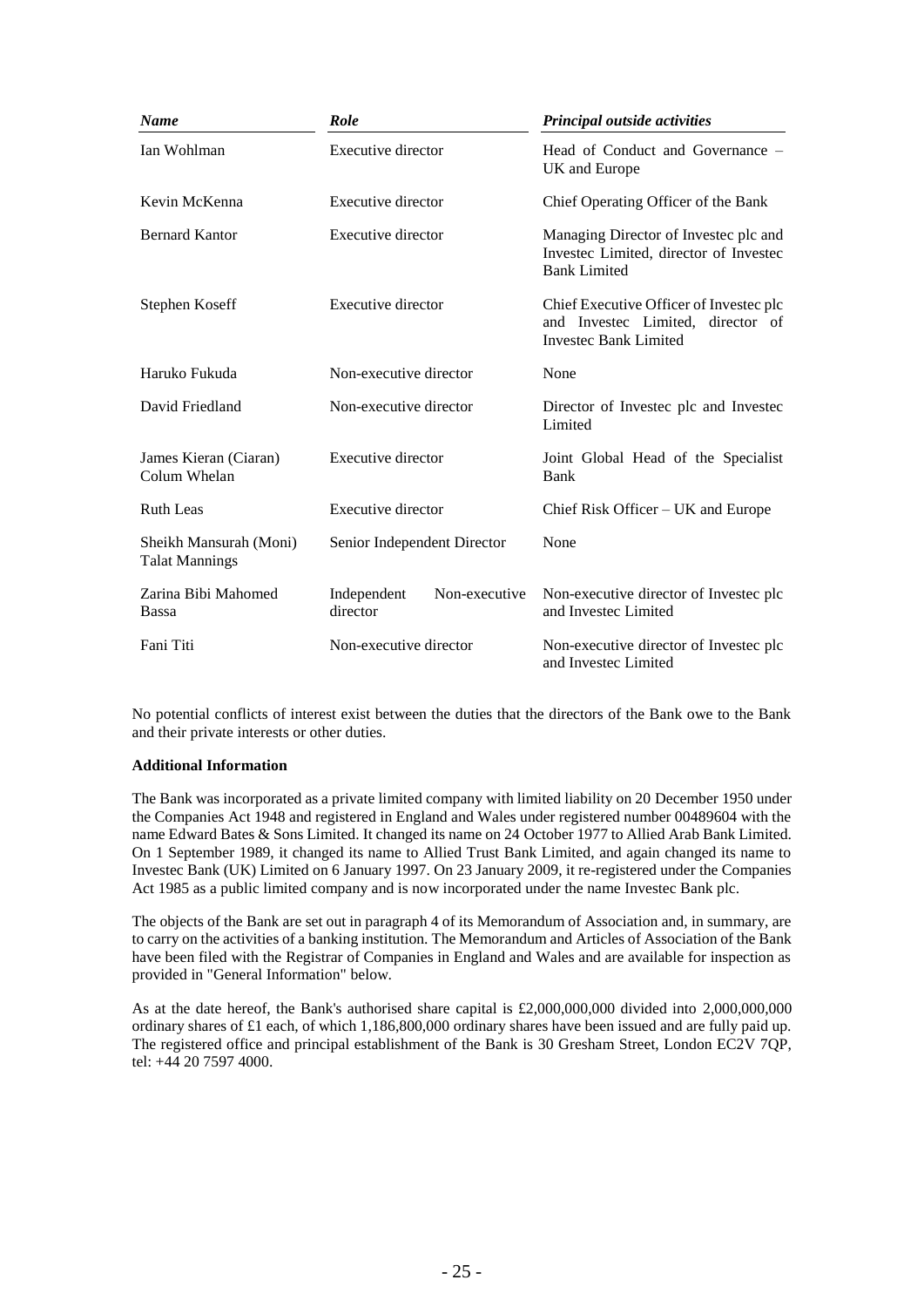## **GENERAL INFORMATION**

*All references in this section of this Registration Document to "Bank" and "Issuer" refer to Investec Bank plc, all references to "Group" refer to Investec Bank plc and its subsidiary undertakings and all references to "Investec Group" refer to Investec Bank plc and Investec Limited.*

- 1. Investec Bank plc (the "**Bank**") prepares its consolidated financial statements in accordance with International Financial Reporting Standards ("**IFRS**").
- 2. There has been no significant change in the financial or trading position of the Bank and its subsidiary undertakings since 31 March 2018, being the end of the most recent financial period for which it has published financial statements.
- 3. There has been no material adverse change in the prospects of the Bank since the financial year ended 31 March 2018, the most recent financial year for which it has published audited financial statements.
- 4. There are no, and have not been any, governmental, legal or arbitration proceedings (including any such proceedings which are pending or threatened of which the Bank is aware) during the 12 month period before the date of this Registration Document which may have, or have had in the recent past, significant effects on the Bank and/or the group's financial position or profitability.
- 5. The audited consolidated financial statements of the Bank for the financial years ended 31 March 2018 and 31 March 2017 have been audited without qualification by Ernst & Young LLP, chartered accountants, registered auditors and independent auditors whose address is 25 Churchill Place, Canary Wharf, London E14 5EY.
- 6. For so long as the Bank may issue securities with respect to which this Registration Document forms part of a prospectus prepared by the Bank relating to such securities (a "**Prospectus**"), the following documents may be inspected during normal business hours at the registered office of the Bank:
	- (i) the Memorandum and Articles of Association of the Bank; and
	- (ii) the Annual Report and Accounts of the Bank and its subsidiary undertakings for the years ended 31 March 2018 and 31 March 2017, together with all other audited annual reports and accounts of the Bank and its subsidiary undertakings subsequent to 31 March 2018.
- 7. The Bank will, at its registered office, and at the specified offices of each of Deutsche Bank AG, London Branch, Computershare Investor Services Plc and Skandinaviska Enskilda Banken AB, which shall include any successors (the "**Paying Agents**") make available for inspection during normal office hours, free of charge, a copy of this Registration Document, including any document incorporated by reference herein, and any Prospectus (as defined above). Written requests for inspection of such documents should be directed to the specified office of the relevant Paying Agent.